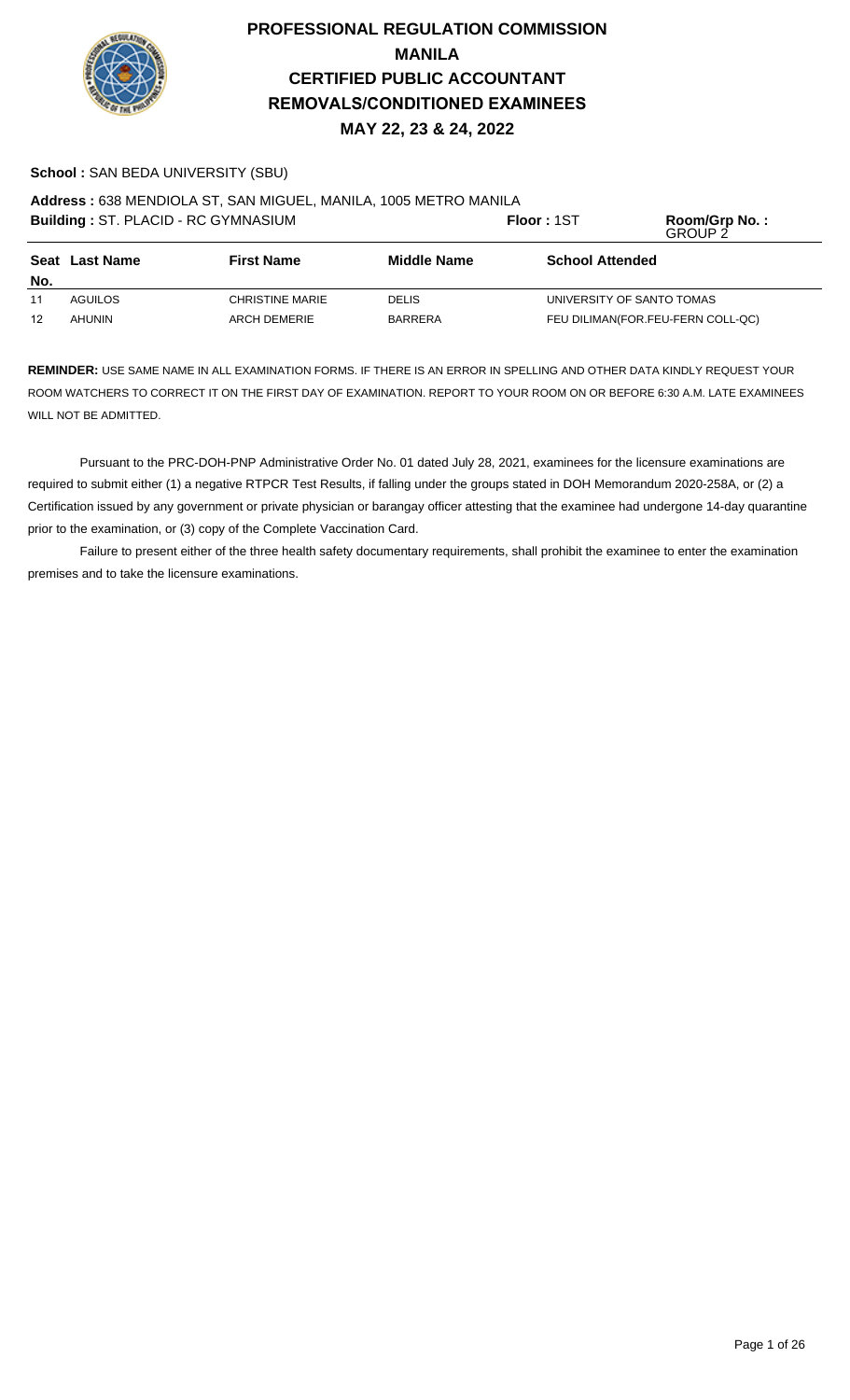

### **School :** SAN BEDA UNIVERSITY (SBU)

**Address :** 638 MENDIOLA ST, SAN MIGUEL, MANILA, 1005 METRO MANILA

|                   | Building: ST. PLACID - RC GYMNASIUM |                                                                   |         | <b>Floor: 1ST</b>                | Room/Grp No.:<br>GROUP 3 |
|-------------------|-------------------------------------|-------------------------------------------------------------------|---------|----------------------------------|--------------------------|
|                   | <b>Seat Last Name</b>               | <b>First Name</b><br><b>Middle Name</b><br><b>School Attended</b> |         |                                  |                          |
| No.               |                                     |                                                                   |         |                                  |                          |
| 11                | BARAWID                             | <b>GENEVA LEECEA</b>                                              | MALIWAT | DE LA SALLE UNIVERSITY-MANILA    |                          |
| $12 \overline{ }$ | <b>BULAR</b>                        | JOPHETTE                                                          | ORTEGA  | NORTHERN LUZON ADVENTIST COLLEGE |                          |

**REMINDER:** USE SAME NAME IN ALL EXAMINATION FORMS. IF THERE IS AN ERROR IN SPELLING AND OTHER DATA KINDLY REQUEST YOUR ROOM WATCHERS TO CORRECT IT ON THE FIRST DAY OF EXAMINATION. REPORT TO YOUR ROOM ON OR BEFORE 6:30 A.M. LATE EXAMINEES WILL NOT BE ADMITTED.

Pursuant to the PRC-DOH-PNP Administrative Order No. 01 dated July 28, 2021, examinees for the licensure examinations are required to submit either (1) a negative RTPCR Test Results, if falling under the groups stated in DOH Memorandum 2020-258A, or (2) a Certification issued by any government or private physician or barangay officer attesting that the examinee had undergone 14-day quarantine prior to the examination, or (3) copy of the Complete Vaccination Card.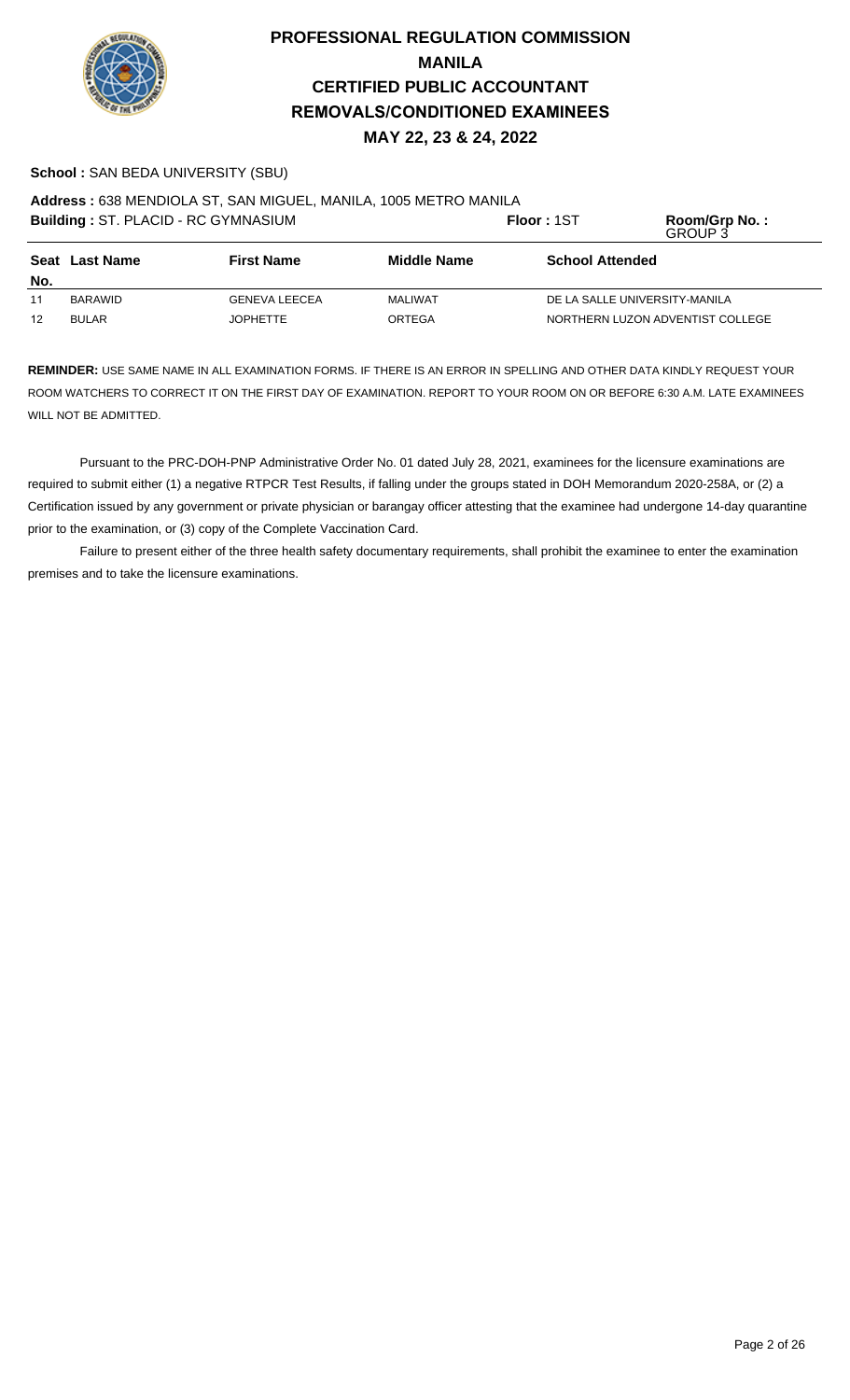

### **School :** SAN BEDA UNIVERSITY (SBU)

**Address :** 638 MENDIOLA ST, SAN MIGUEL, MANILA, 1005 METRO MANILA

| Building: ST. PLACID - RC GYMNASIUM |                 |                    |                        | Floor: 1ST          | Room/Grp No.:<br><b>GROUP 4</b>                        |
|-------------------------------------|-----------------|--------------------|------------------------|---------------------|--------------------------------------------------------|
| <b>First Name</b><br>Seat Last Name |                 | <b>Middle Name</b> | <b>School Attended</b> |                     |                                                        |
| No.                                 |                 |                    |                        |                     |                                                        |
| 11                                  | CALDERON        | LINDO              | CALO                   |                     | NATIONAL COLLEGE OF SCIENCE &<br>TECHNOLOGY-DASMARINAS |
| 12                                  | <b>CAMERING</b> | <b>MA KRISTEL</b>  | JAMISON                | SAN BEDA COLLEGE OF | ALABANG, INC. (ST. BENEDICT COLL)                      |

**REMINDER:** USE SAME NAME IN ALL EXAMINATION FORMS. IF THERE IS AN ERROR IN SPELLING AND OTHER DATA KINDLY REQUEST YOUR ROOM WATCHERS TO CORRECT IT ON THE FIRST DAY OF EXAMINATION. REPORT TO YOUR ROOM ON OR BEFORE 6:30 A.M. LATE EXAMINEES WILL NOT BE ADMITTED.

Pursuant to the PRC-DOH-PNP Administrative Order No. 01 dated July 28, 2021, examinees for the licensure examinations are required to submit either (1) a negative RTPCR Test Results, if falling under the groups stated in DOH Memorandum 2020-258A, or (2) a Certification issued by any government or private physician or barangay officer attesting that the examinee had undergone 14-day quarantine prior to the examination, or (3) copy of the Complete Vaccination Card.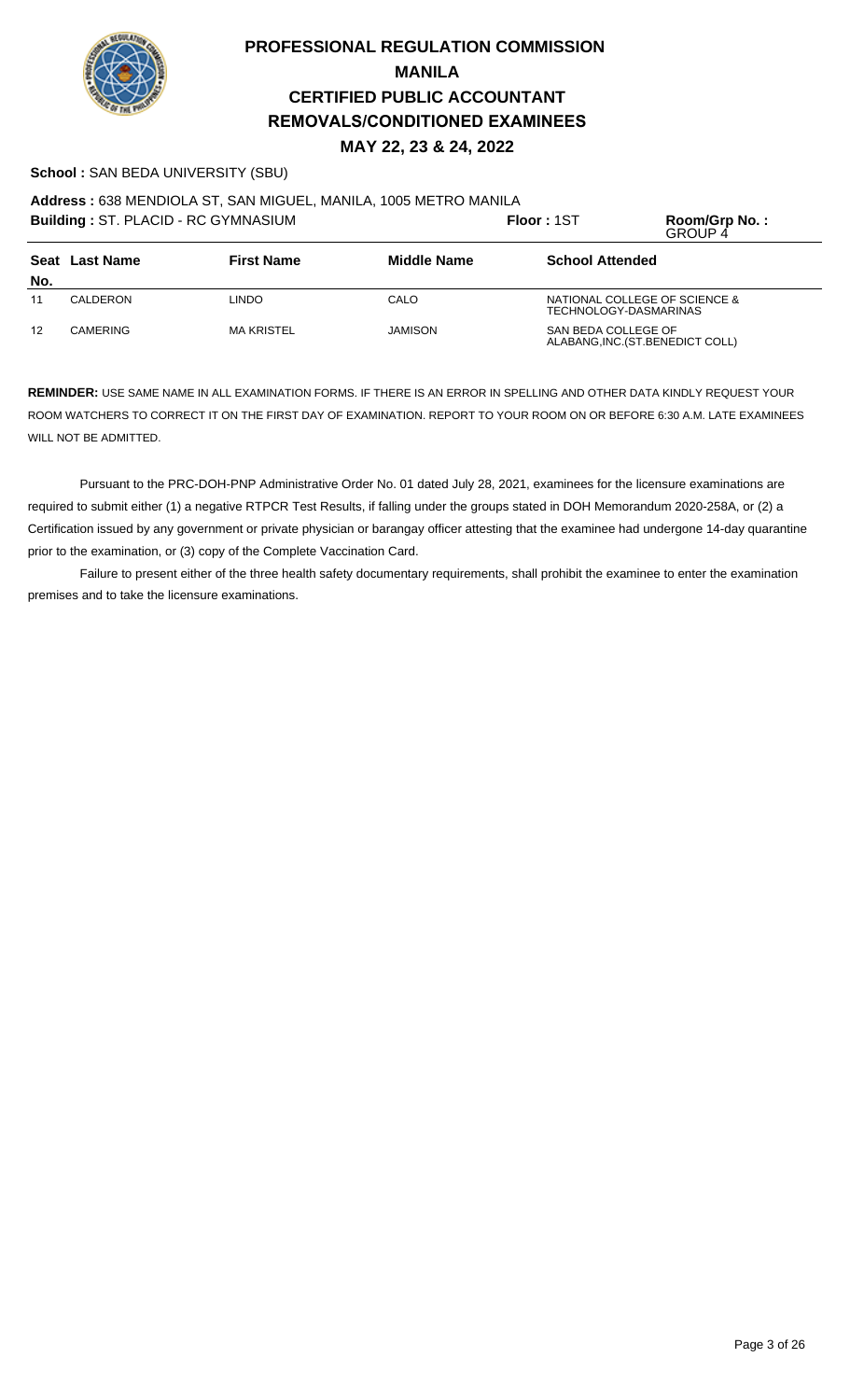

# **PROFESSIONAL REGULATION COMMISSION MANILA REMOVALS/CONDITIONED EXAMINEES CERTIFIED PUBLIC ACCOUNTANT MAY 22, 23 & 24, 2022**

### **School :** SAN BEDA UNIVERSITY (SBU)

**Address :** 638 MENDIOLA ST, SAN MIGUEL, MANILA, 1005 METRO MANILA

| Building: ST. PLACID - RC GYMNASIUM |                                                           |             |                 | Floor: 1ST             | Room/Grp No.:<br>GROUP 5                 |
|-------------------------------------|-----------------------------------------------------------|-------------|-----------------|------------------------|------------------------------------------|
| No.                                 | <b>First Name</b><br><b>Middle Name</b><br>Seat Last Name |             |                 | <b>School Attended</b> |                                          |
| 11                                  | CANSADO                                                   | EDEN        | ANDAL           |                        | LAGUNA COLLEGE OF BUSINESS & ARTS        |
| 12                                  | <b>CLEMENTE</b>                                           | KANE LOUISE | <b>LABAGUIS</b> |                        | COLEGIO DE SAN JUAN DE LETRAN-INTRAMUROS |

**REMINDER:** USE SAME NAME IN ALL EXAMINATION FORMS. IF THERE IS AN ERROR IN SPELLING AND OTHER DATA KINDLY REQUEST YOUR ROOM WATCHERS TO CORRECT IT ON THE FIRST DAY OF EXAMINATION. REPORT TO YOUR ROOM ON OR BEFORE 6:30 A.M. LATE EXAMINEES WILL NOT BE ADMITTED.

Pursuant to the PRC-DOH-PNP Administrative Order No. 01 dated July 28, 2021, examinees for the licensure examinations are required to submit either (1) a negative RTPCR Test Results, if falling under the groups stated in DOH Memorandum 2020-258A, or (2) a Certification issued by any government or private physician or barangay officer attesting that the examinee had undergone 14-day quarantine prior to the examination, or (3) copy of the Complete Vaccination Card.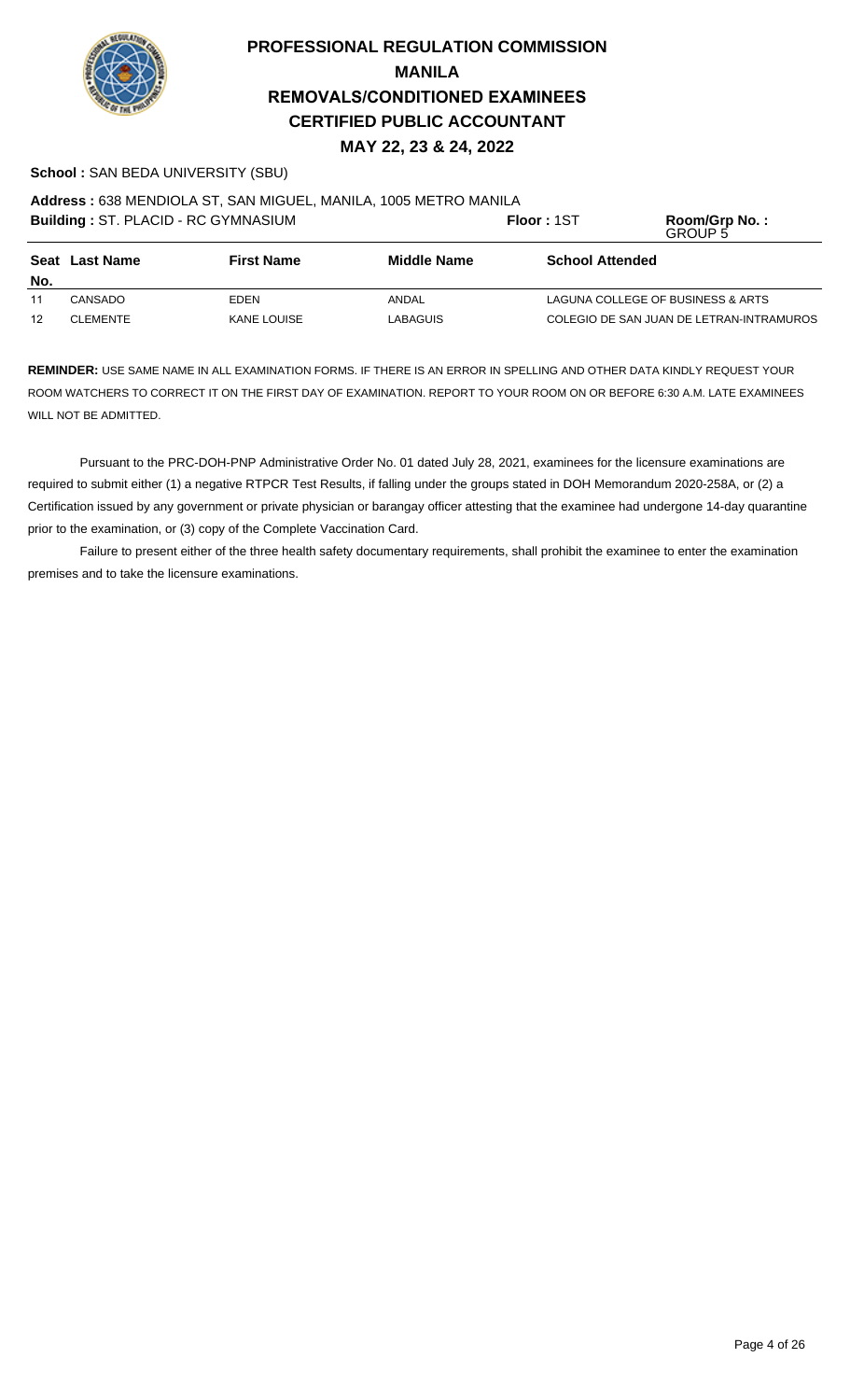

### **School :** SAN BEDA UNIVERSITY (SBU)

**Address :** 638 MENDIOLA ST, SAN MIGUEL, MANILA, 1005 METRO MANILA

| Building: ST. PLACID - RC GYMNASIUM |                                                                  |                   | Floor: 1ST     | Room/Grp No.:<br>GROUP 6                   |                         |  |
|-------------------------------------|------------------------------------------------------------------|-------------------|----------------|--------------------------------------------|-------------------------|--|
| No.                                 | <b>Seat Last Name</b><br><b>First Name</b><br><b>Middle Name</b> |                   |                | <b>School Attended</b>                     |                         |  |
| 11                                  | CUA                                                              | <b>JOANNE MAE</b> | YEUNG.         |                                            | CHIANG KAI SHEK COLLEGE |  |
| 12                                  | <b>CUADRA</b>                                                    | LLOYD ALEXIS      | <b>LIBUNAO</b> | DE LA SALLE-ARANETA UNIVERSITY, INC (GAUF) |                         |  |

**REMINDER:** USE SAME NAME IN ALL EXAMINATION FORMS. IF THERE IS AN ERROR IN SPELLING AND OTHER DATA KINDLY REQUEST YOUR ROOM WATCHERS TO CORRECT IT ON THE FIRST DAY OF EXAMINATION. REPORT TO YOUR ROOM ON OR BEFORE 6:30 A.M. LATE EXAMINEES WILL NOT BE ADMITTED.

Pursuant to the PRC-DOH-PNP Administrative Order No. 01 dated July 28, 2021, examinees for the licensure examinations are required to submit either (1) a negative RTPCR Test Results, if falling under the groups stated in DOH Memorandum 2020-258A, or (2) a Certification issued by any government or private physician or barangay officer attesting that the examinee had undergone 14-day quarantine prior to the examination, or (3) copy of the Complete Vaccination Card.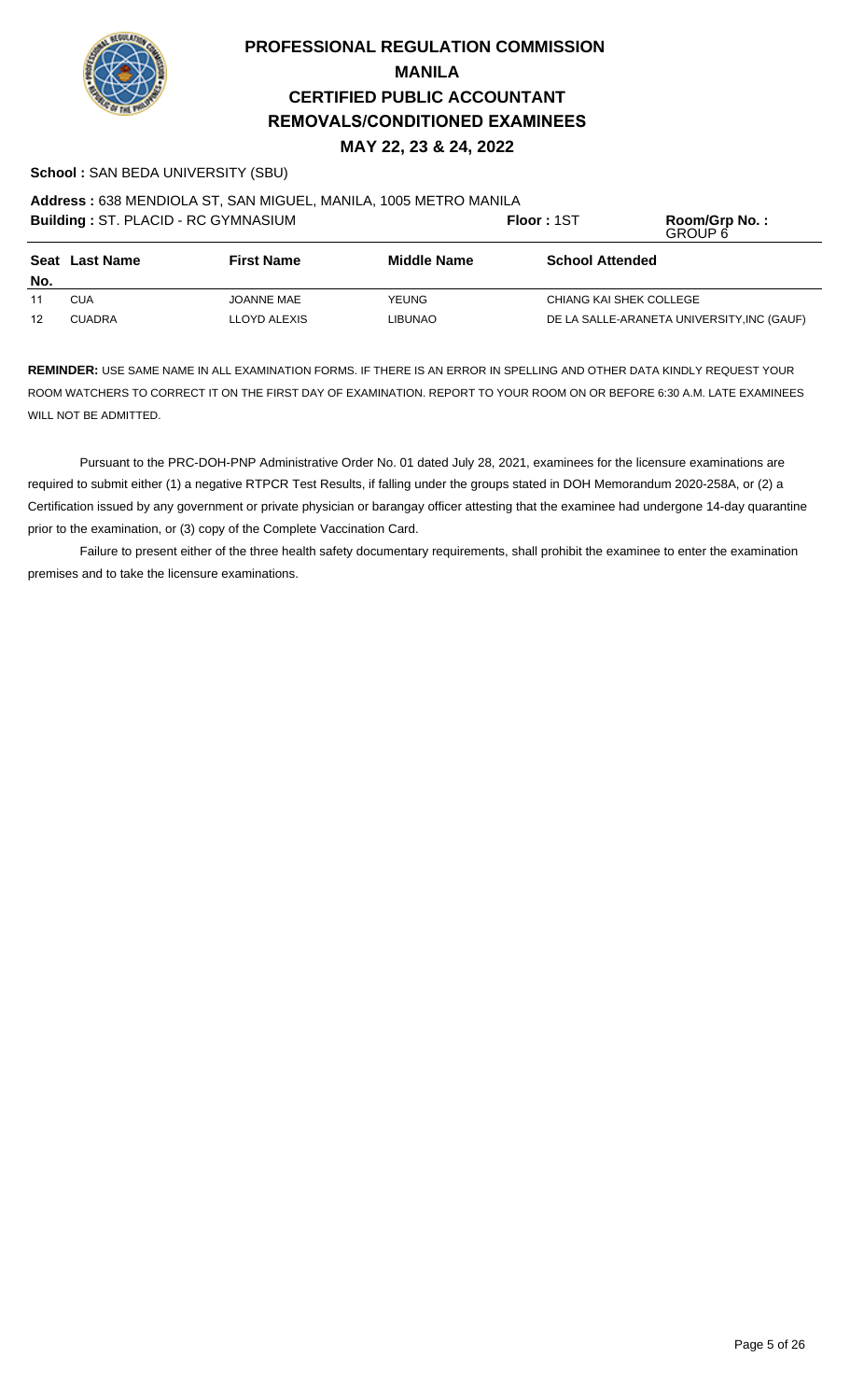

### **School :** SAN BEDA UNIVERSITY (SBU)

**Address :** 638 MENDIOLA ST, SAN MIGUEL, MANILA, 1005 METRO MANILA

| <b>Building: ST. PLACID - RC GYMNASIUM</b> |           |                      |                        | Floor: 1ST     | Room/Grp No.:<br>GROUP 7                   |
|--------------------------------------------|-----------|----------------------|------------------------|----------------|--------------------------------------------|
| <b>First Name</b><br>Seat Last Name        |           | <b>Middle Name</b>   | <b>School Attended</b> |                |                                            |
| No.                                        |           |                      |                        |                |                                            |
| 11                                         | DE GUZMAN | <b>DENIEL</b>        | <b>BALBABOCO</b>       | MAIN-STA, MESA | POLYTECHNIC UNIVERSITY OF THE PHILIPPINES- |
| 12                                         | DELA CRUZ | <b>MARK LAWRENCE</b> | MADERAL                | MAIN-STA, MESA | POLYTECHNIC UNIVERSITY OF THE PHILIPPINES- |

**REMINDER:** USE SAME NAME IN ALL EXAMINATION FORMS. IF THERE IS AN ERROR IN SPELLING AND OTHER DATA KINDLY REQUEST YOUR ROOM WATCHERS TO CORRECT IT ON THE FIRST DAY OF EXAMINATION. REPORT TO YOUR ROOM ON OR BEFORE 6:30 A.M. LATE EXAMINEES WILL NOT BE ADMITTED.

Pursuant to the PRC-DOH-PNP Administrative Order No. 01 dated July 28, 2021, examinees for the licensure examinations are required to submit either (1) a negative RTPCR Test Results, if falling under the groups stated in DOH Memorandum 2020-258A, or (2) a Certification issued by any government or private physician or barangay officer attesting that the examinee had undergone 14-day quarantine prior to the examination, or (3) copy of the Complete Vaccination Card.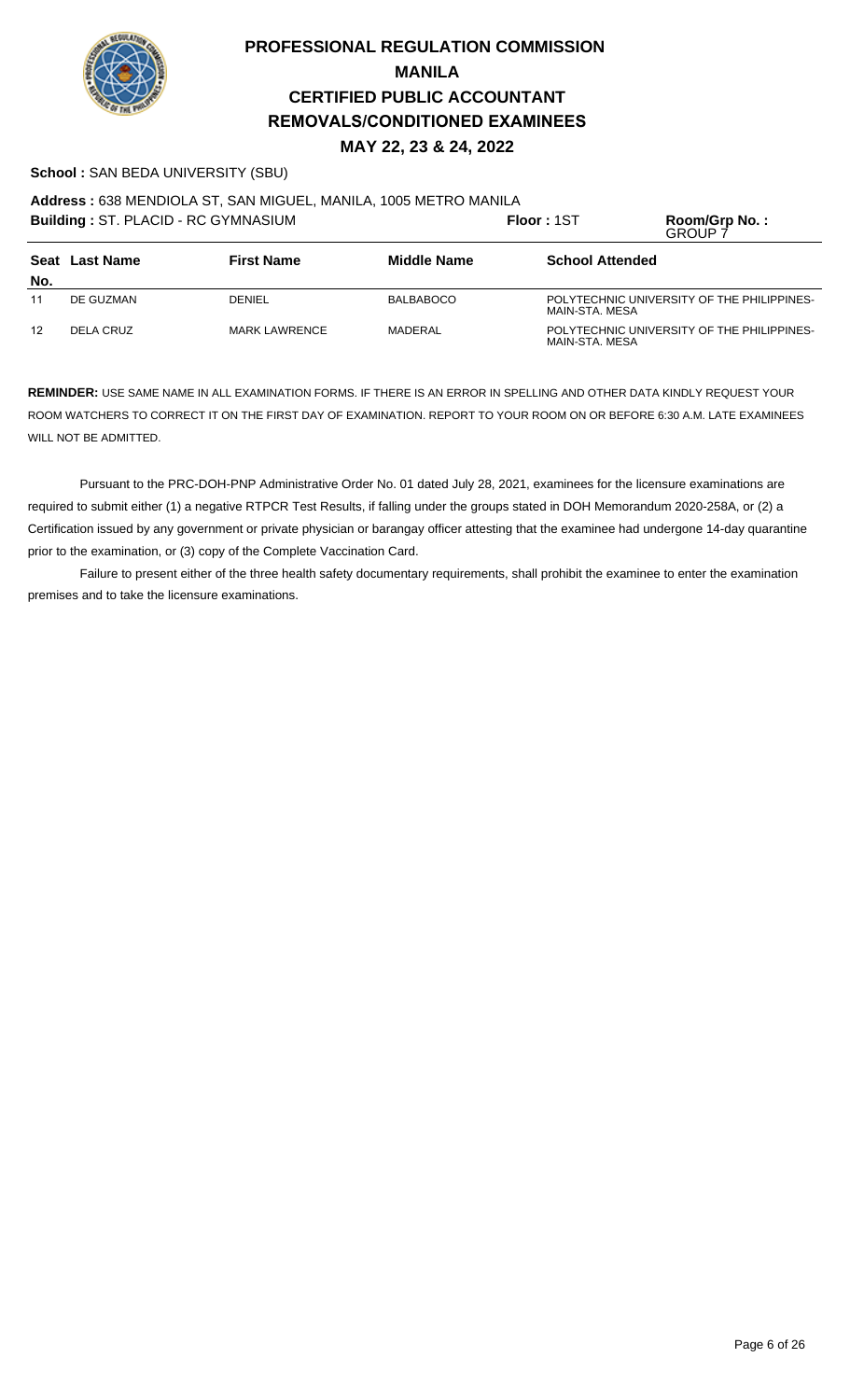

### **School :** SAN BEDA UNIVERSITY (SBU)

**Address :** 638 MENDIOLA ST, SAN MIGUEL, MANILA, 1005 METRO MANILA

| <b>Building: MVP GYMNASIUM</b>             |                 |                    |                        | Floor: 1ST                  | Room/Grp No.:<br><b>GROUP1</b> |
|--------------------------------------------|-----------------|--------------------|------------------------|-----------------------------|--------------------------------|
| <b>Seat Last Name</b><br><b>First Name</b> |                 | <b>Middle Name</b> | <b>School Attended</b> |                             |                                |
| No.                                        |                 |                    |                        |                             |                                |
| 11                                         | <b>DEVELA</b>   | KEANNA             | <b>SIENA</b>           | UNIVERSITY OF SANTO TOMAS   |                                |
| 12                                         | <b>ENRIQUEZ</b> | MARENELLE          | <b>ESPIRITU</b>        | DE LA SALLE UNIVERSITY-LIPA |                                |

**REMINDER:** USE SAME NAME IN ALL EXAMINATION FORMS. IF THERE IS AN ERROR IN SPELLING AND OTHER DATA KINDLY REQUEST YOUR ROOM WATCHERS TO CORRECT IT ON THE FIRST DAY OF EXAMINATION. REPORT TO YOUR ROOM ON OR BEFORE 6:30 A.M. LATE EXAMINEES WILL NOT BE ADMITTED.

Pursuant to the PRC-DOH-PNP Administrative Order No. 01 dated July 28, 2021, examinees for the licensure examinations are required to submit either (1) a negative RTPCR Test Results, if falling under the groups stated in DOH Memorandum 2020-258A, or (2) a Certification issued by any government or private physician or barangay officer attesting that the examinee had undergone 14-day quarantine prior to the examination, or (3) copy of the Complete Vaccination Card.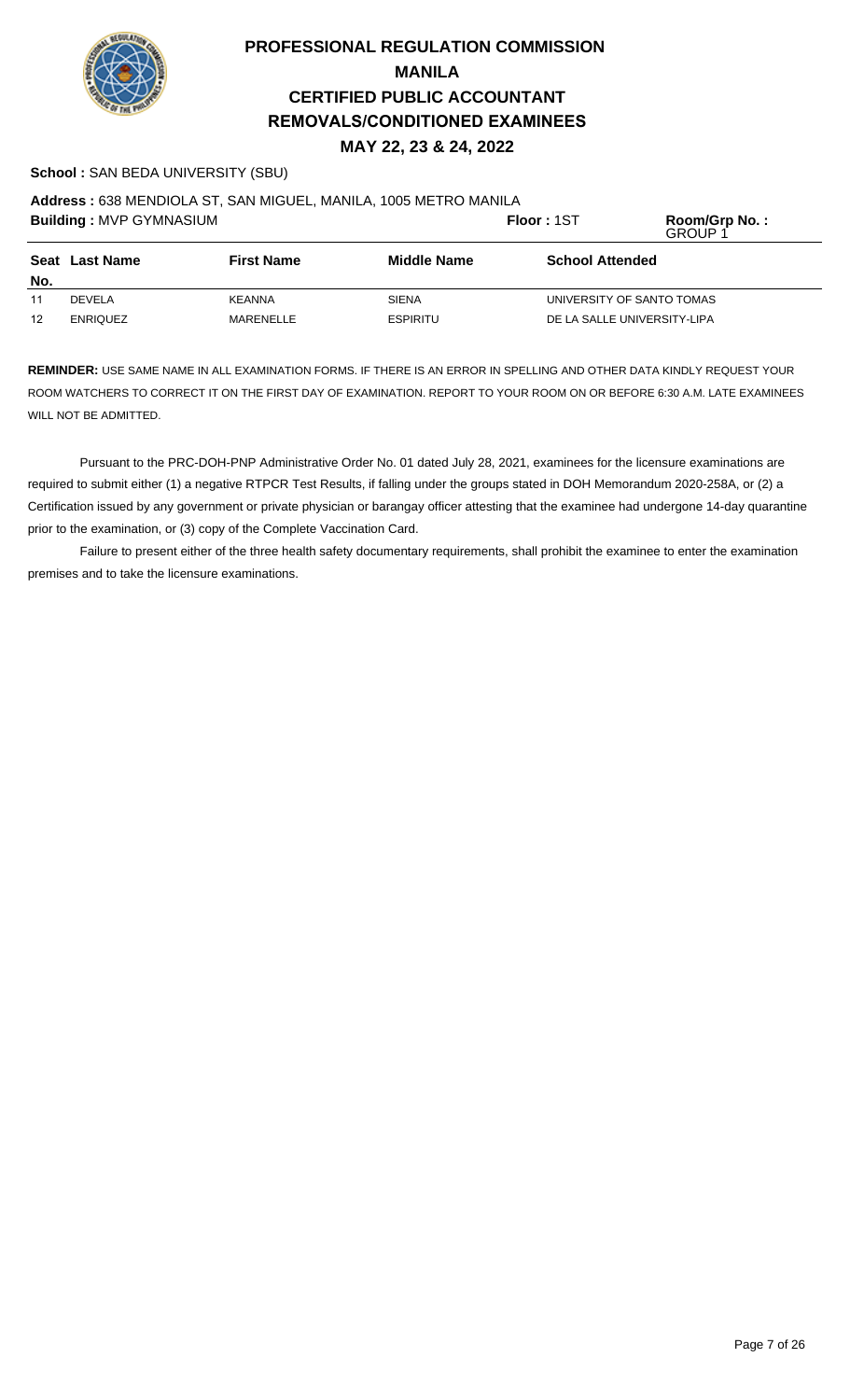

### **School :** SAN BEDA UNIVERSITY (SBU)

**Address :** 638 MENDIOLA ST, SAN MIGUEL, MANILA, 1005 METRO MANILA

|                                                           | <b>Building: MVP GYMNASIUM</b> |                        |           | Floor: 1ST                                             | Room/Grp No.:<br>GROUP 2 |
|-----------------------------------------------------------|--------------------------------|------------------------|-----------|--------------------------------------------------------|--------------------------|
| Seat Last Name<br><b>Middle Name</b><br><b>First Name</b> |                                | <b>School Attended</b> |           |                                                        |                          |
| No.                                                       |                                |                        |           |                                                        |                          |
| 11                                                        | <b>EXITO</b>                   | <b>PRINCESS MAY</b>    | PELAYO    | DE LA SALLE UNIVERSITY-MANILA                          |                          |
| 12                                                        | FAROL                          | <b>JOSEPH ANDREW</b>   | CAMPOSANO | UNIVERSITY OF PERPETUAL HELP SYSTEM<br>DALTA-LAS PINAS |                          |

**REMINDER:** USE SAME NAME IN ALL EXAMINATION FORMS. IF THERE IS AN ERROR IN SPELLING AND OTHER DATA KINDLY REQUEST YOUR ROOM WATCHERS TO CORRECT IT ON THE FIRST DAY OF EXAMINATION. REPORT TO YOUR ROOM ON OR BEFORE 6:30 A.M. LATE EXAMINEES WILL NOT BE ADMITTED.

Pursuant to the PRC-DOH-PNP Administrative Order No. 01 dated July 28, 2021, examinees for the licensure examinations are required to submit either (1) a negative RTPCR Test Results, if falling under the groups stated in DOH Memorandum 2020-258A, or (2) a Certification issued by any government or private physician or barangay officer attesting that the examinee had undergone 14-day quarantine prior to the examination, or (3) copy of the Complete Vaccination Card.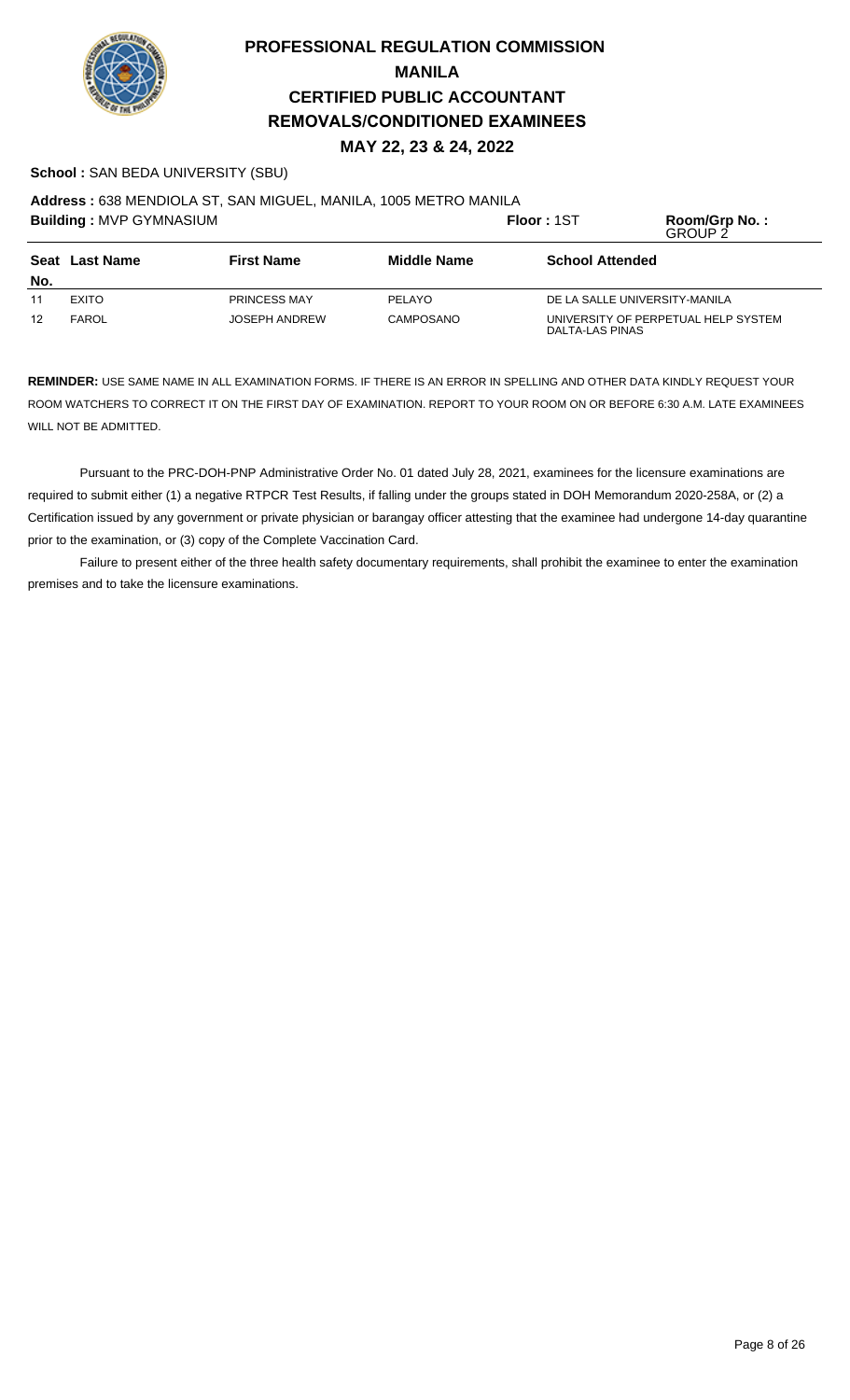

### **School :** SAN BEDA UNIVERSITY (SBU)

**Address :** 638 MENDIOLA ST, SAN MIGUEL, MANILA, 1005 METRO MANILA

|     | <b>Building: MVP GYMNASIUM</b>      |                     |                    | Floor: 1ST             | Room/Grp No.:<br>GROUP 3           |
|-----|-------------------------------------|---------------------|--------------------|------------------------|------------------------------------|
|     | Seat Last Name<br><b>First Name</b> |                     | <b>Middle Name</b> | <b>School Attended</b> |                                    |
| No. |                                     |                     |                    |                        |                                    |
| 11  | <b>GOLIAS</b>                       | <b>RAFFY</b>        | <b>PRUDENCIADO</b> | (SACRED HEART COLL.)   | SAINT MARY'S COLLEGE OF CATBALOGAN |
| 12  | <b>HERMENO</b>                      | <b>MARC GABRIEL</b> | <b>CHANICO</b>     |                        | UNIVERSITY OF SANTO TOMAS          |

**REMINDER:** USE SAME NAME IN ALL EXAMINATION FORMS. IF THERE IS AN ERROR IN SPELLING AND OTHER DATA KINDLY REQUEST YOUR ROOM WATCHERS TO CORRECT IT ON THE FIRST DAY OF EXAMINATION. REPORT TO YOUR ROOM ON OR BEFORE 6:30 A.M. LATE EXAMINEES WILL NOT BE ADMITTED.

Pursuant to the PRC-DOH-PNP Administrative Order No. 01 dated July 28, 2021, examinees for the licensure examinations are required to submit either (1) a negative RTPCR Test Results, if falling under the groups stated in DOH Memorandum 2020-258A, or (2) a Certification issued by any government or private physician or barangay officer attesting that the examinee had undergone 14-day quarantine prior to the examination, or (3) copy of the Complete Vaccination Card.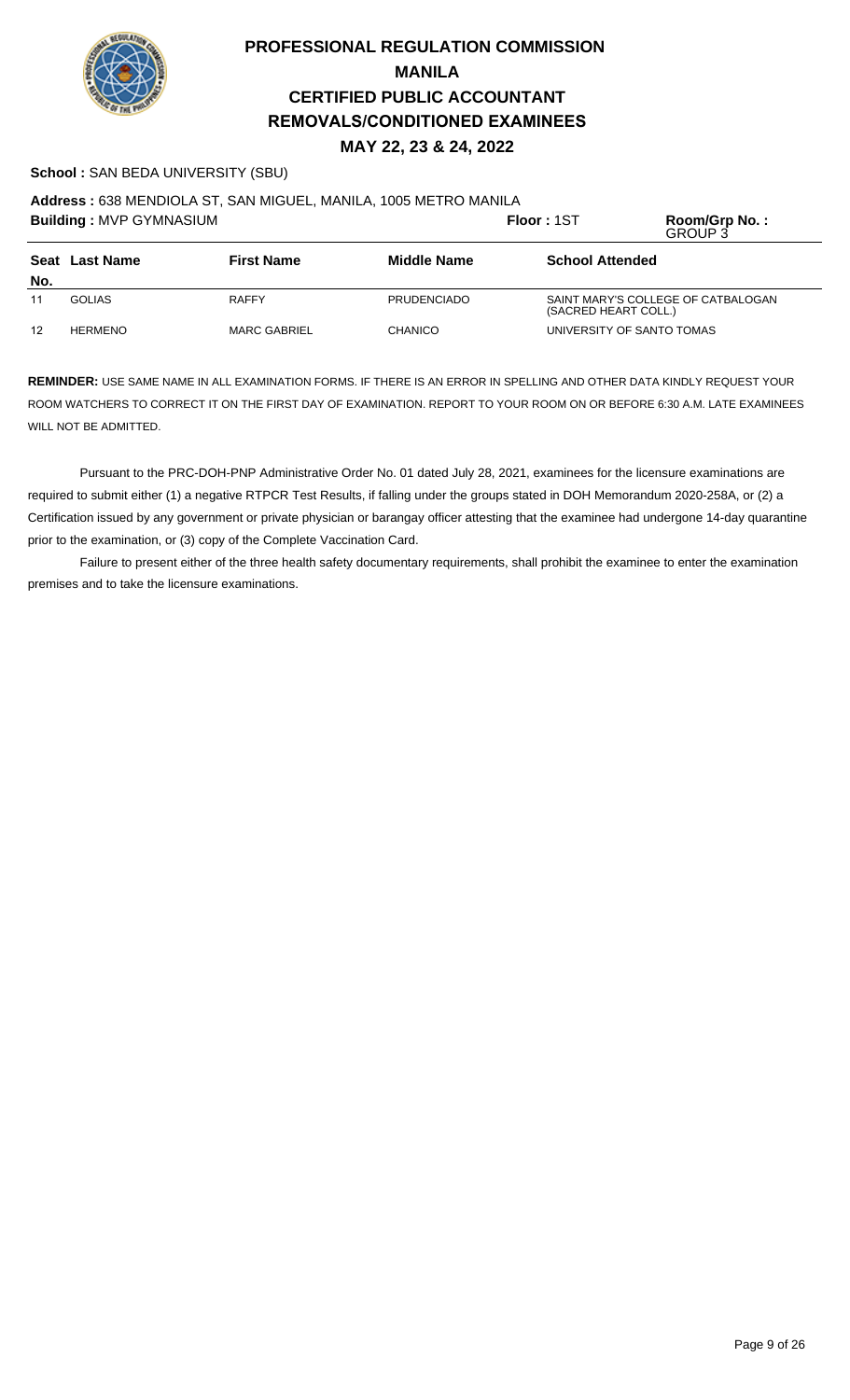

### **School :** SAN BEDA UNIVERSITY (SBU)

**Address :** 638 MENDIOLA ST, SAN MIGUEL, MANILA, 1005 METRO MANILA

|                                                           | <b>Building: MVP GYMNASIUM</b> |                      |                        | <b>Floor: 1ST</b>                                           | Room/Grp No.:<br>GROUP 4                 |
|-----------------------------------------------------------|--------------------------------|----------------------|------------------------|-------------------------------------------------------------|------------------------------------------|
| <b>First Name</b><br><b>Middle Name</b><br>Seat Last Name |                                |                      | <b>School Attended</b> |                                                             |                                          |
| No.                                                       |                                |                      |                        |                                                             |                                          |
| 11                                                        | HERNANDEZ                      | <b>JOHN MAVERICK</b> | <b>MABALOT</b>         |                                                             | COLEGIO DE SAN JUAN DE LETRAN-INTRAMUROS |
| 12                                                        | LABELLA                        | LANDER CHRISTIAN     | <b>ITABLE</b>          | PHILIPPINE SCHOOL OF BUSINESS<br>ADMINISTRATION-QUEZON CITY |                                          |

**REMINDER:** USE SAME NAME IN ALL EXAMINATION FORMS. IF THERE IS AN ERROR IN SPELLING AND OTHER DATA KINDLY REQUEST YOUR ROOM WATCHERS TO CORRECT IT ON THE FIRST DAY OF EXAMINATION. REPORT TO YOUR ROOM ON OR BEFORE 6:30 A.M. LATE EXAMINEES WILL NOT BE ADMITTED.

Pursuant to the PRC-DOH-PNP Administrative Order No. 01 dated July 28, 2021, examinees for the licensure examinations are required to submit either (1) a negative RTPCR Test Results, if falling under the groups stated in DOH Memorandum 2020-258A, or (2) a Certification issued by any government or private physician or barangay officer attesting that the examinee had undergone 14-day quarantine prior to the examination, or (3) copy of the Complete Vaccination Card.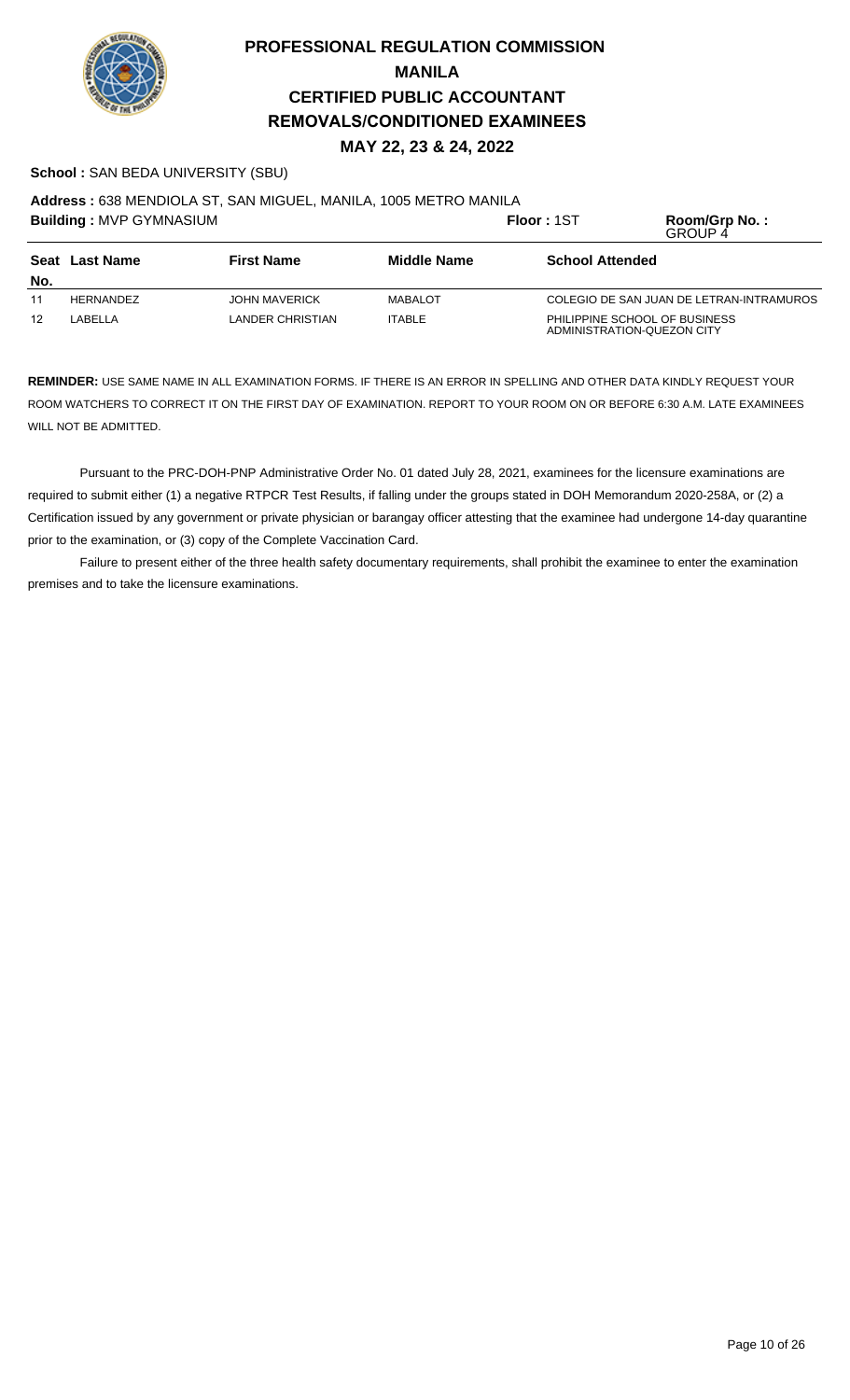

### **School :** SAN BEDA UNIVERSITY (SBU)

**Address :** 638 MENDIOLA ST, SAN MIGUEL, MANILA, 1005 METRO MANILA

| <b>Building: MVP GYMNASIUM</b>                            |          |                      |                        | <b>Floor: 1ST</b>     | Room/Grp No.:<br>GROUP 5             |
|-----------------------------------------------------------|----------|----------------------|------------------------|-----------------------|--------------------------------------|
| Seat Last Name<br><b>First Name</b><br><b>Middle Name</b> |          |                      | <b>School Attended</b> |                       |                                      |
| No.                                                       |          |                      |                        |                       |                                      |
| 11                                                        | LETRERO  | <b>PATRICE LIEZL</b> | <b>DAMPAS</b>          |                       | PALAWAN STATE UNIVERSITY-P. PRINCESA |
| $12 \overline{ }$                                         | LOFRANCO | <b>ROANNE</b>        | <b>CABRERA</b>         | ADMINISTRATION-MANILA | PHILIPPINE SCHOOL OF BUSINESS        |

**REMINDER:** USE SAME NAME IN ALL EXAMINATION FORMS. IF THERE IS AN ERROR IN SPELLING AND OTHER DATA KINDLY REQUEST YOUR ROOM WATCHERS TO CORRECT IT ON THE FIRST DAY OF EXAMINATION. REPORT TO YOUR ROOM ON OR BEFORE 6:30 A.M. LATE EXAMINEES WILL NOT BE ADMITTED.

Pursuant to the PRC-DOH-PNP Administrative Order No. 01 dated July 28, 2021, examinees for the licensure examinations are required to submit either (1) a negative RTPCR Test Results, if falling under the groups stated in DOH Memorandum 2020-258A, or (2) a Certification issued by any government or private physician or barangay officer attesting that the examinee had undergone 14-day quarantine prior to the examination, or (3) copy of the Complete Vaccination Card.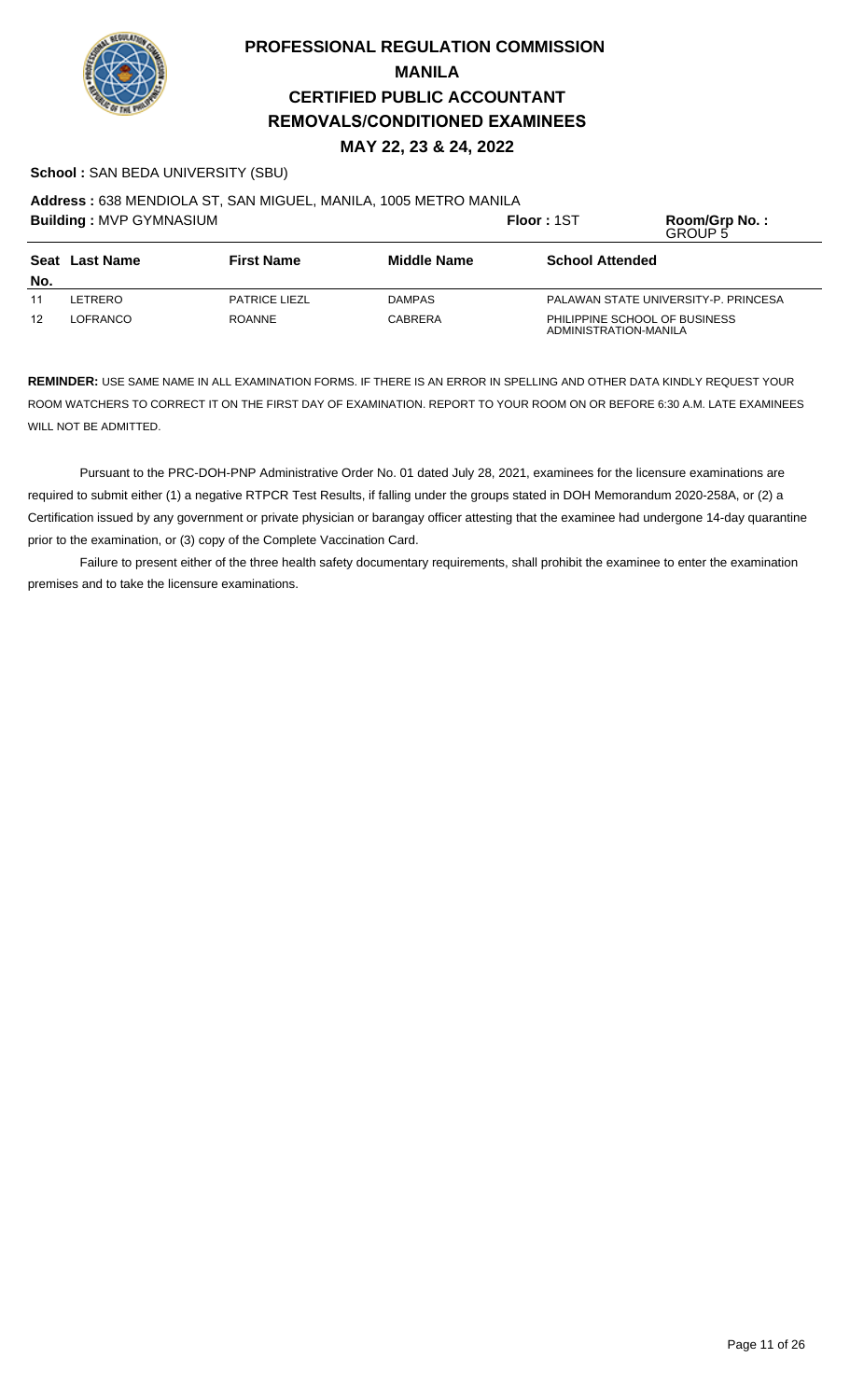

### **School :** SAN BEDA UNIVERSITY (SBU)

**Address :** 638 MENDIOLA ST, SAN MIGUEL, MANILA, 1005 METRO MANILA

|                                                    | <b>Building: MVP GYMNASIUM</b> |                        |                | Floor: 1ST                                          | Room/Grp No.:<br>GROUP 6                 |
|----------------------------------------------------|--------------------------------|------------------------|----------------|-----------------------------------------------------|------------------------------------------|
| <b>First Name</b><br>Seat Last Name<br>Middle Name |                                | <b>School Attended</b> |                |                                                     |                                          |
| No.                                                |                                |                        |                |                                                     |                                          |
| 11                                                 | MANUEL                         | IRA NICOLE             | <b>CORDOVA</b> | WESLEYAN UNIVERSITY-PHILIPPINES-<br>CABANATUAN CITY |                                          |
| 12                                                 | MARAVILLA                      | <b>CHRIS BENEDICT</b>  | <b>BATIL</b>   |                                                     | COLEGIO DE SAN JUAN DE LETRAN-INTRAMUROS |

**REMINDER:** USE SAME NAME IN ALL EXAMINATION FORMS. IF THERE IS AN ERROR IN SPELLING AND OTHER DATA KINDLY REQUEST YOUR ROOM WATCHERS TO CORRECT IT ON THE FIRST DAY OF EXAMINATION. REPORT TO YOUR ROOM ON OR BEFORE 6:30 A.M. LATE EXAMINEES WILL NOT BE ADMITTED.

Pursuant to the PRC-DOH-PNP Administrative Order No. 01 dated July 28, 2021, examinees for the licensure examinations are required to submit either (1) a negative RTPCR Test Results, if falling under the groups stated in DOH Memorandum 2020-258A, or (2) a Certification issued by any government or private physician or barangay officer attesting that the examinee had undergone 14-day quarantine prior to the examination, or (3) copy of the Complete Vaccination Card.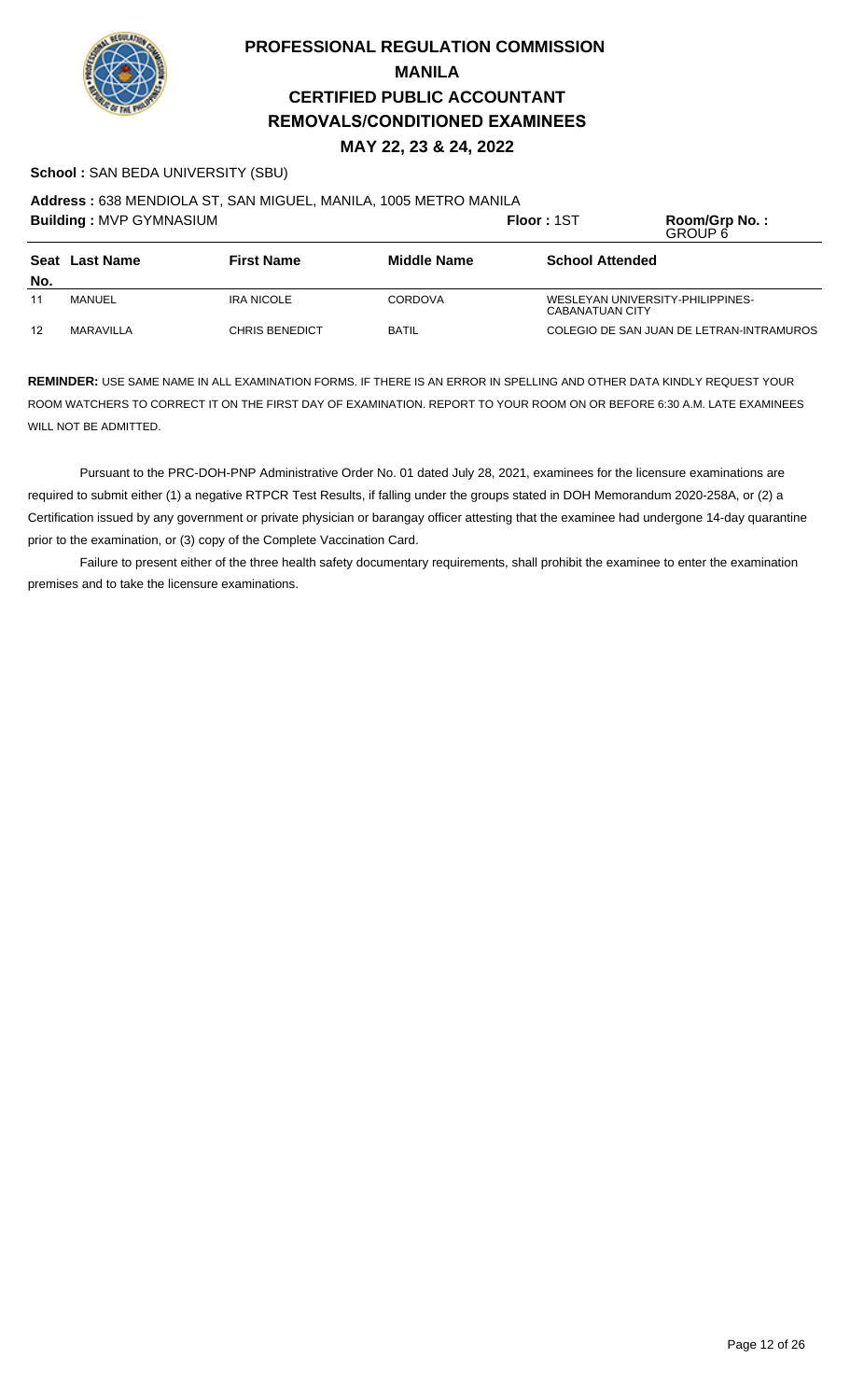

### **School :** SAN BEDA UNIVERSITY (SBU)

**Address :** 638 MENDIOLA ST, SAN MIGUEL, MANILA, 1005 METRO MANILA

| <b>Building: MVP GYMNASIUM</b> |                 |                   |                    | Floor: 1ST             | Room/Grp No.:<br><b>GROUP 7</b>            |
|--------------------------------|-----------------|-------------------|--------------------|------------------------|--------------------------------------------|
|                                | Seat Last Name  | <b>First Name</b> | <b>Middle Name</b> | <b>School Attended</b> |                                            |
| No.                            |                 |                   |                    |                        |                                            |
| 11                             | OLAVARIO        | RONNIE JR         | VERGARA            | TANAUAN CAMPUS         | EASTERN VISAYAS STATE UNIV. (FOR. L.I.T.)- |
| 12                             | <b>OPERARIO</b> | <b>FEEM</b>       | CALDA              |                        | EASTERN SAMAR STATE UNIVERSITY-BORONGAN    |

**REMINDER:** USE SAME NAME IN ALL EXAMINATION FORMS. IF THERE IS AN ERROR IN SPELLING AND OTHER DATA KINDLY REQUEST YOUR ROOM WATCHERS TO CORRECT IT ON THE FIRST DAY OF EXAMINATION. REPORT TO YOUR ROOM ON OR BEFORE 6:30 A.M. LATE EXAMINEES WILL NOT BE ADMITTED.

Pursuant to the PRC-DOH-PNP Administrative Order No. 01 dated July 28, 2021, examinees for the licensure examinations are required to submit either (1) a negative RTPCR Test Results, if falling under the groups stated in DOH Memorandum 2020-258A, or (2) a Certification issued by any government or private physician or barangay officer attesting that the examinee had undergone 14-day quarantine prior to the examination, or (3) copy of the Complete Vaccination Card.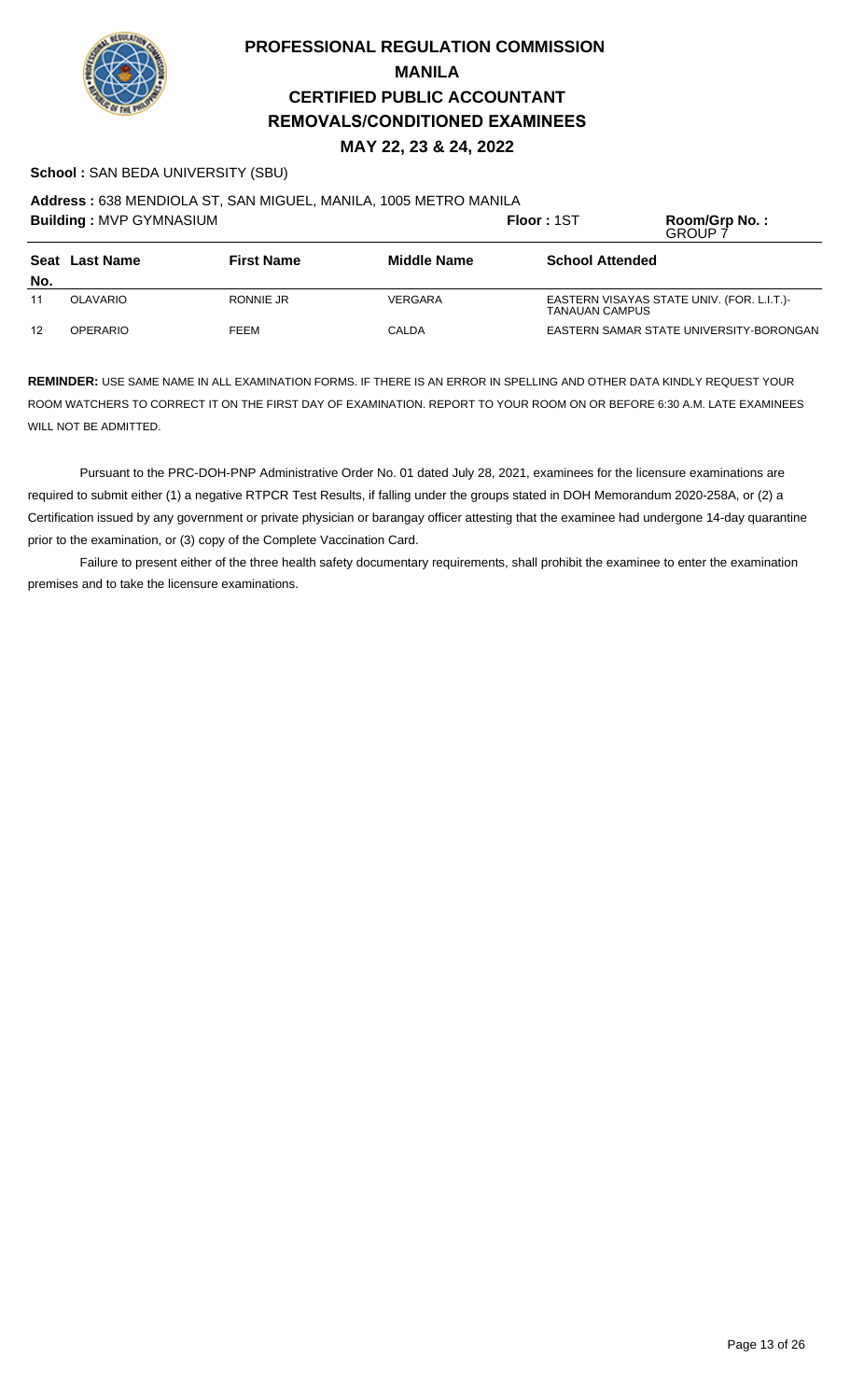

#### **School :** SAN BEDA UNIVERSITY (SBU)

**Address :** 638 MENDIOLA ST, SAN MIGUEL, MANILA, 1005 METRO MANILA

| <b>Building: ST. BEDE BUILDING</b> |                       |                   |                    | Floor: 1ST                    | Room/Grp No.: 12B |
|------------------------------------|-----------------------|-------------------|--------------------|-------------------------------|-------------------|
|                                    | <b>Seat Last Name</b> | <b>First Name</b> | <b>Middle Name</b> | <b>School Attended</b>        |                   |
| No.                                |                       |                   |                    |                               |                   |
| 12                                 | ORBITA                | MA. ERNA          | MONARBA            | FAR EASTERN UNIVERSITY-MANILA |                   |

**REMINDER:** USE SAME NAME IN ALL EXAMINATION FORMS. IF THERE IS AN ERROR IN SPELLING AND OTHER DATA KINDLY REQUEST YOUR ROOM WATCHERS TO CORRECT IT ON THE FIRST DAY OF EXAMINATION. REPORT TO YOUR ROOM ON OR BEFORE 6:30 A.M. LATE EXAMINEES WILL NOT BE ADMITTED.

Pursuant to the PRC-DOH-PNP Administrative Order No. 01 dated July 28, 2021, examinees for the licensure examinations are required to submit either (1) a negative RTPCR Test Results, if falling under the groups stated in DOH Memorandum 2020-258A, or (2) a Certification issued by any government or private physician or barangay officer attesting that the examinee had undergone 14-day quarantine prior to the examination, or (3) copy of the Complete Vaccination Card.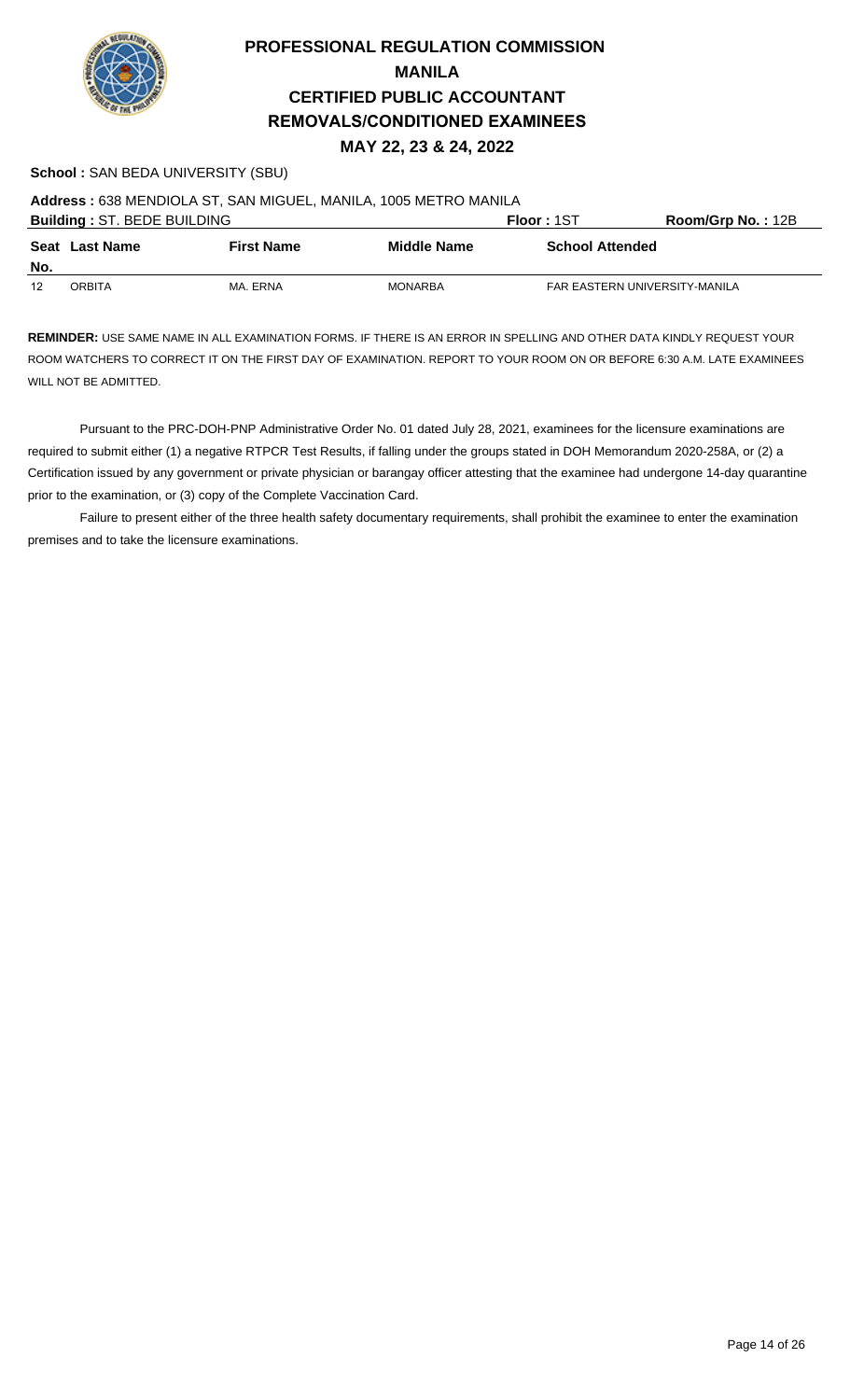

### **School :** SAN BEDA UNIVERSITY (SBU)

**Address :** 638 MENDIOLA ST, SAN MIGUEL, MANILA, 1005 METRO MANILA

| <b>Building: ST. BEDE BUILDING</b> |                |                      |                    | Floor: 1ST                                       | Room/Grp No.: 12C |
|------------------------------------|----------------|----------------------|--------------------|--------------------------------------------------|-------------------|
| No.                                | Seat Last Name | <b>First Name</b>    | <b>Middle Name</b> | <b>School Attended</b>                           |                   |
| 12                                 | <b>PANOY</b>   | <b>BEATRIX GILDA</b> | LOYOLA             | MIRIAM COLLEGE (for.MARYKNOLL<br>COLL.FDTN, INC) |                   |

**REMINDER:** USE SAME NAME IN ALL EXAMINATION FORMS. IF THERE IS AN ERROR IN SPELLING AND OTHER DATA KINDLY REQUEST YOUR ROOM WATCHERS TO CORRECT IT ON THE FIRST DAY OF EXAMINATION. REPORT TO YOUR ROOM ON OR BEFORE 6:30 A.M. LATE EXAMINEES WILL NOT BE ADMITTED.

Pursuant to the PRC-DOH-PNP Administrative Order No. 01 dated July 28, 2021, examinees for the licensure examinations are required to submit either (1) a negative RTPCR Test Results, if falling under the groups stated in DOH Memorandum 2020-258A, or (2) a Certification issued by any government or private physician or barangay officer attesting that the examinee had undergone 14-day quarantine prior to the examination, or (3) copy of the Complete Vaccination Card.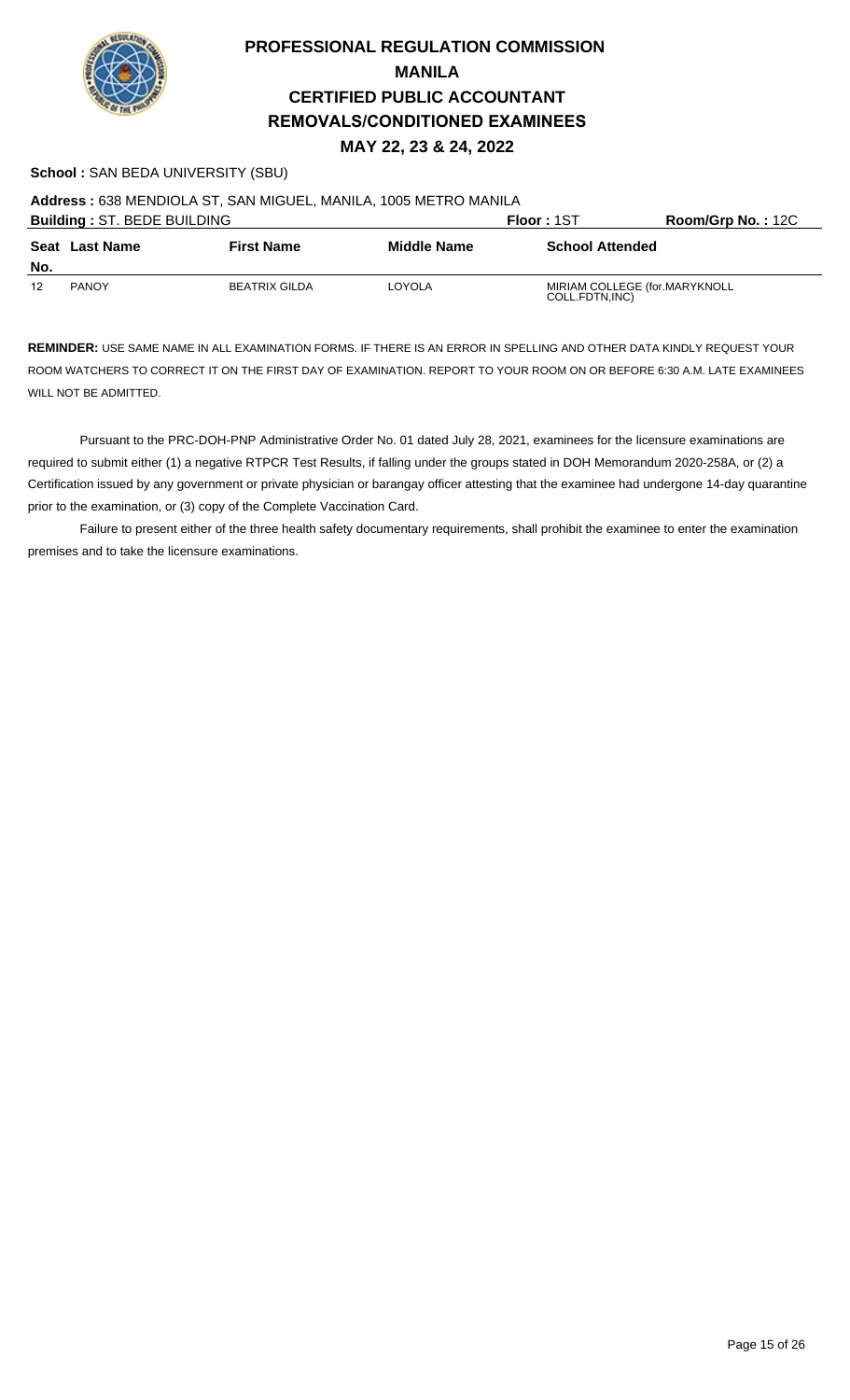

#### **School :** SAN BEDA UNIVERSITY (SBU)

**Address :** 638 MENDIOLA ST, SAN MIGUEL, MANILA, 1005 METRO MANILA

| <b>Building: ST. BEDE BUILDING</b> |                |                   |                    | Floor: 1ST                | <b>Room/Grp No.: 12D</b> |
|------------------------------------|----------------|-------------------|--------------------|---------------------------|--------------------------|
| No.                                | Seat Last Name | <b>First Name</b> | <b>Middle Name</b> | <b>School Attended</b>    |                          |
| 12                                 | REMOTO         | ANGELICA FAYE     | MAGALONG           | UNIVERSITY OF SANTO TOMAS |                          |

**REMINDER:** USE SAME NAME IN ALL EXAMINATION FORMS. IF THERE IS AN ERROR IN SPELLING AND OTHER DATA KINDLY REQUEST YOUR ROOM WATCHERS TO CORRECT IT ON THE FIRST DAY OF EXAMINATION. REPORT TO YOUR ROOM ON OR BEFORE 6:30 A.M. LATE EXAMINEES WILL NOT BE ADMITTED.

Pursuant to the PRC-DOH-PNP Administrative Order No. 01 dated July 28, 2021, examinees for the licensure examinations are required to submit either (1) a negative RTPCR Test Results, if falling under the groups stated in DOH Memorandum 2020-258A, or (2) a Certification issued by any government or private physician or barangay officer attesting that the examinee had undergone 14-day quarantine prior to the examination, or (3) copy of the Complete Vaccination Card.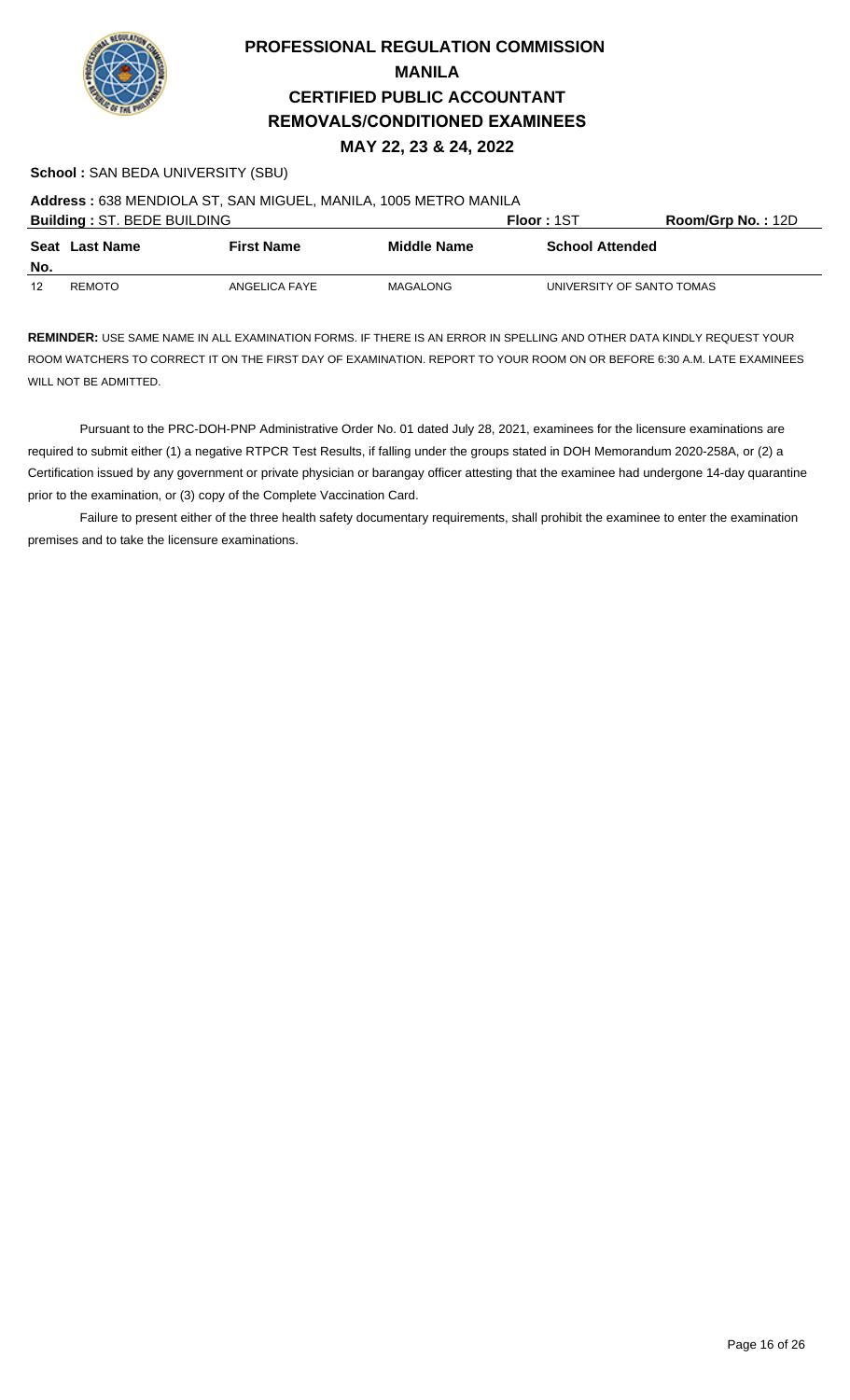

### **School :** SAN BEDA UNIVERSITY (SBU)

**Address :** 638 MENDIOLA ST, SAN MIGUEL, MANILA, 1005 METRO MANILA

| <b>Building: ST. BEDE BUILDING</b> |                |                   |                 | Floor: 1ST             | $Room/Grp$ No.: 12E                        |
|------------------------------------|----------------|-------------------|-----------------|------------------------|--------------------------------------------|
| No.                                | Seat Last Name | <b>First Name</b> | Middle Name     | <b>School Attended</b> |                                            |
| 12                                 | <b>RICO</b>    | <b>BRYAN</b>      | <b>BERMILLO</b> | SAN PEDRO              | POLYTECHNIC UNIVERSITY OF THE PHILIPPINES- |

**REMINDER:** USE SAME NAME IN ALL EXAMINATION FORMS. IF THERE IS AN ERROR IN SPELLING AND OTHER DATA KINDLY REQUEST YOUR ROOM WATCHERS TO CORRECT IT ON THE FIRST DAY OF EXAMINATION. REPORT TO YOUR ROOM ON OR BEFORE 6:30 A.M. LATE EXAMINEES WILL NOT BE ADMITTED.

Pursuant to the PRC-DOH-PNP Administrative Order No. 01 dated July 28, 2021, examinees for the licensure examinations are required to submit either (1) a negative RTPCR Test Results, if falling under the groups stated in DOH Memorandum 2020-258A, or (2) a Certification issued by any government or private physician or barangay officer attesting that the examinee had undergone 14-day quarantine prior to the examination, or (3) copy of the Complete Vaccination Card.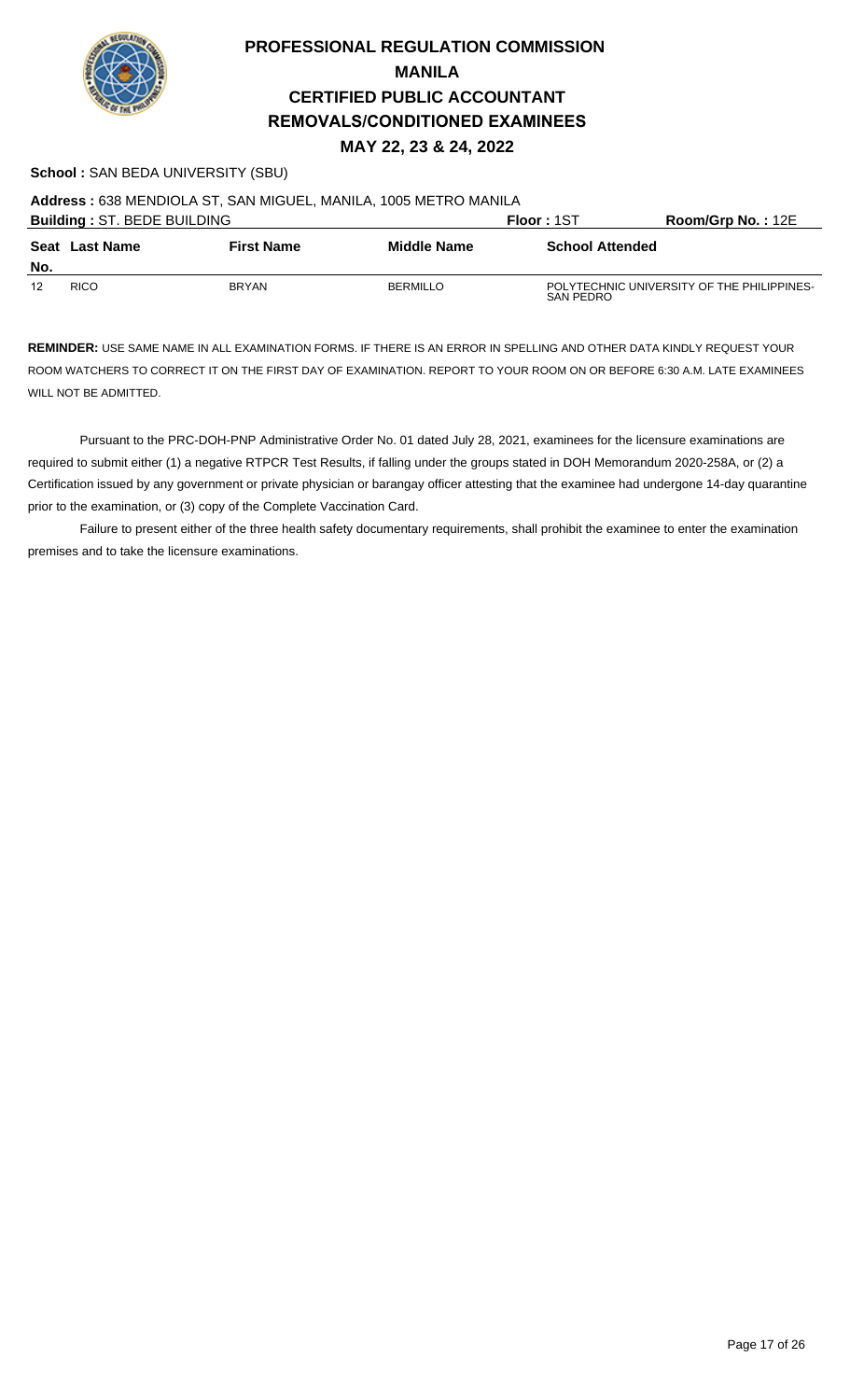

#### **School :** SAN BEDA UNIVERSITY (SBU)

**Address :** 638 MENDIOLA ST, SAN MIGUEL, MANILA, 1005 METRO MANILA

| <b>Building: ST. BEDE BUILDING</b> |                       |                   |                    | Floor: 1ST                | Room/Grp No.: 12F |
|------------------------------------|-----------------------|-------------------|--------------------|---------------------------|-------------------|
|                                    | <b>Seat Last Name</b> | <b>First Name</b> | <b>Middle Name</b> | <b>School Attended</b>    |                   |
| No.                                |                       |                   |                    |                           |                   |
| 12                                 | <b>SABINIANO</b>      | MICHELLE          | LLENA              | UNIVERSITY OF SANTO TOMAS |                   |

**REMINDER:** USE SAME NAME IN ALL EXAMINATION FORMS. IF THERE IS AN ERROR IN SPELLING AND OTHER DATA KINDLY REQUEST YOUR ROOM WATCHERS TO CORRECT IT ON THE FIRST DAY OF EXAMINATION. REPORT TO YOUR ROOM ON OR BEFORE 6:30 A.M. LATE EXAMINEES WILL NOT BE ADMITTED.

Pursuant to the PRC-DOH-PNP Administrative Order No. 01 dated July 28, 2021, examinees for the licensure examinations are required to submit either (1) a negative RTPCR Test Results, if falling under the groups stated in DOH Memorandum 2020-258A, or (2) a Certification issued by any government or private physician or barangay officer attesting that the examinee had undergone 14-day quarantine prior to the examination, or (3) copy of the Complete Vaccination Card.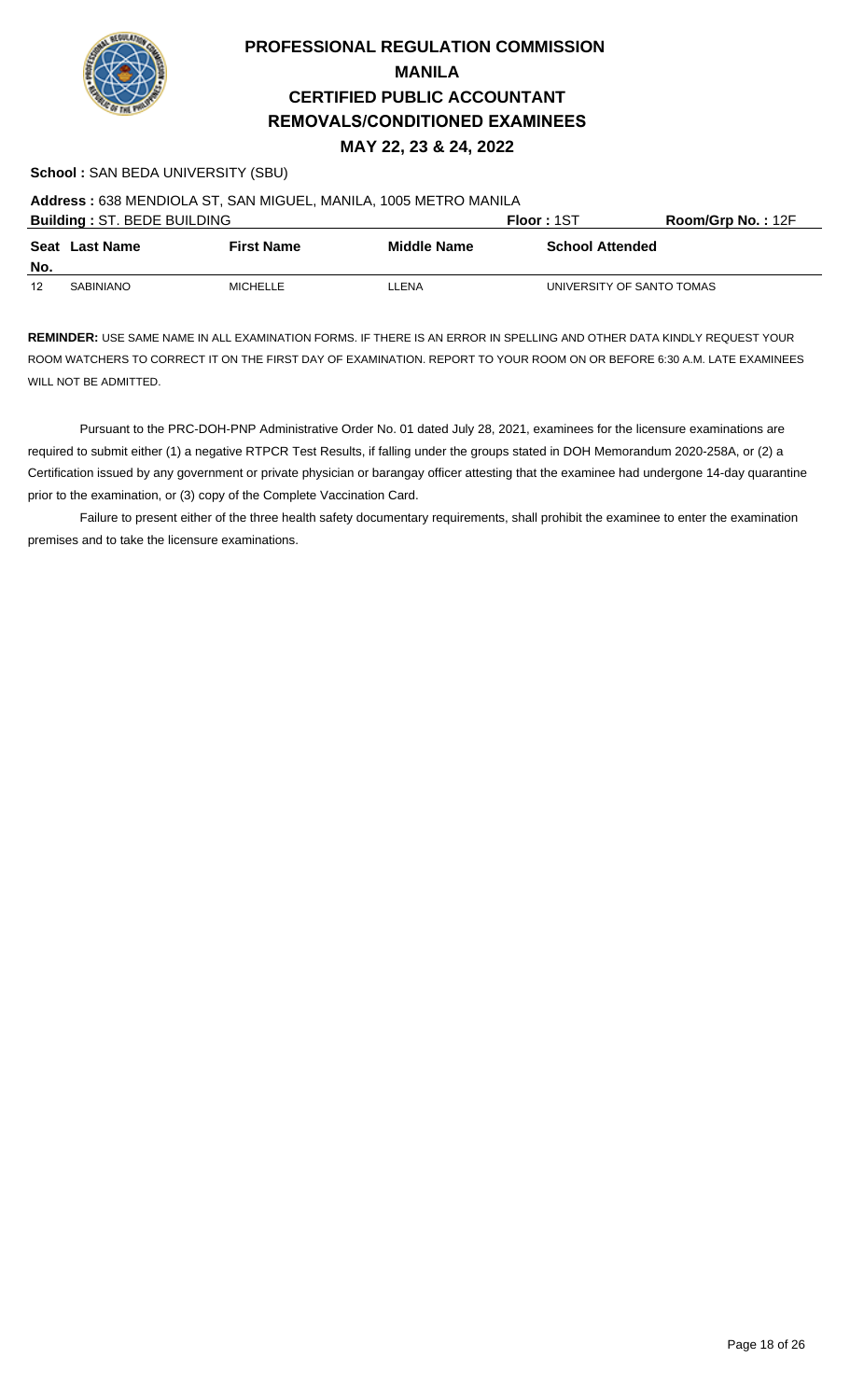

### **School :** SAN BEDA UNIVERSITY (SBU)

**Address :** 638 MENDIOLA ST, SAN MIGUEL, MANILA, 1005 METRO MANILA

| <b>Building: ST. BEDE BUILDING</b> |                |                    |                    | Floor: 1ST                                        | Room/Grp No.: 12J |
|------------------------------------|----------------|--------------------|--------------------|---------------------------------------------------|-------------------|
| No.                                | Seat Last Name | <b>First Name</b>  | <b>Middle Name</b> | <b>School Attended</b>                            |                   |
| 12                                 | <b>SANTOS</b>  | <b>PRINCESSLYN</b> | <b>GARCIA</b>      | CAGAYAN STATE UNIVERSITY-ANDREWS<br><b>CAMPUS</b> |                   |

**REMINDER:** USE SAME NAME IN ALL EXAMINATION FORMS. IF THERE IS AN ERROR IN SPELLING AND OTHER DATA KINDLY REQUEST YOUR ROOM WATCHERS TO CORRECT IT ON THE FIRST DAY OF EXAMINATION. REPORT TO YOUR ROOM ON OR BEFORE 6:30 A.M. LATE EXAMINEES WILL NOT BE ADMITTED.

Pursuant to the PRC-DOH-PNP Administrative Order No. 01 dated July 28, 2021, examinees for the licensure examinations are required to submit either (1) a negative RTPCR Test Results, if falling under the groups stated in DOH Memorandum 2020-258A, or (2) a Certification issued by any government or private physician or barangay officer attesting that the examinee had undergone 14-day quarantine prior to the examination, or (3) copy of the Complete Vaccination Card.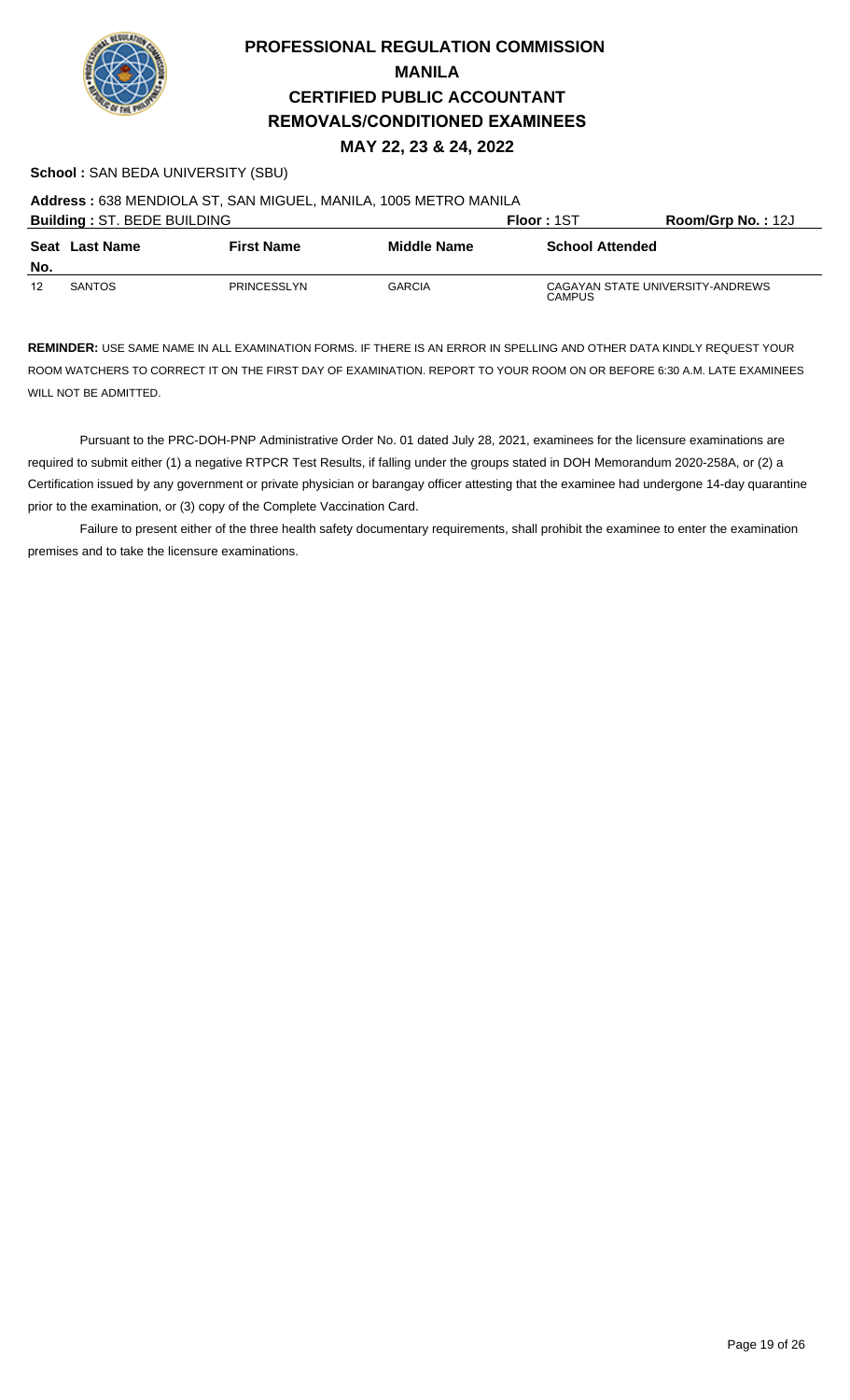

#### **School :** SAN BEDA UNIVERSITY (SBU)

**Address :** 638 MENDIOLA ST, SAN MIGUEL, MANILA, 1005 METRO MANILA

| <b>Building: ST. BEDE BUILDING</b> |                 |                   |                    | Floor: 1ST             | Room/Grp No.: 12K                    |
|------------------------------------|-----------------|-------------------|--------------------|------------------------|--------------------------------------|
| No.                                | Seat Last Name  | <b>First Name</b> | <b>Middle Name</b> | <b>School Attended</b> |                                      |
| 12                                 | <b>SEQUIJOR</b> | YZEL              | MACATANGAY         |                        | PALAWAN STATE UNIVERSITY-P. PRINCESA |

**REMINDER:** USE SAME NAME IN ALL EXAMINATION FORMS. IF THERE IS AN ERROR IN SPELLING AND OTHER DATA KINDLY REQUEST YOUR ROOM WATCHERS TO CORRECT IT ON THE FIRST DAY OF EXAMINATION. REPORT TO YOUR ROOM ON OR BEFORE 6:30 A.M. LATE EXAMINEES WILL NOT BE ADMITTED.

Pursuant to the PRC-DOH-PNP Administrative Order No. 01 dated July 28, 2021, examinees for the licensure examinations are required to submit either (1) a negative RTPCR Test Results, if falling under the groups stated in DOH Memorandum 2020-258A, or (2) a Certification issued by any government or private physician or barangay officer attesting that the examinee had undergone 14-day quarantine prior to the examination, or (3) copy of the Complete Vaccination Card.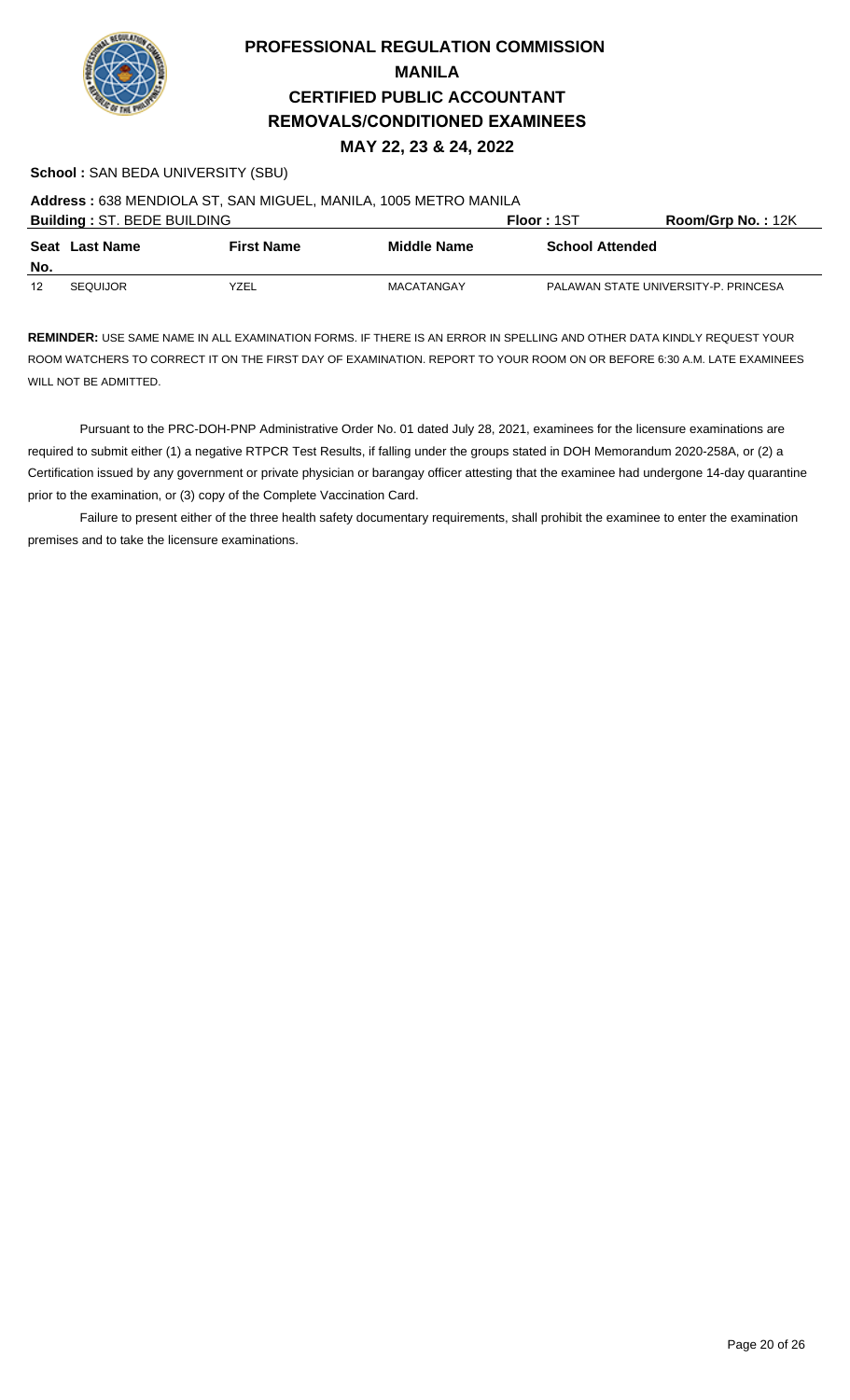

#### **School :** SAN BEDA UNIVERSITY (SBU)

**Address :** 638 MENDIOLA ST, SAN MIGUEL, MANILA, 1005 METRO MANILA

| <b>Building: ST. BEDE BUILDING</b> |                |                   |                   | Floor: 1ST             | <b>Room/Grp No.: 12L</b>                 |
|------------------------------------|----------------|-------------------|-------------------|------------------------|------------------------------------------|
| No.                                | Seat Last Name | <b>First Name</b> | Middle Name       | <b>School Attended</b> |                                          |
| 12                                 | SORIBELLO      | ABEGAIL           | <b>CABATUANDO</b> |                        | COLEGIO DE SAN JUAN DE LETRAN-INTRAMUROS |

**REMINDER:** USE SAME NAME IN ALL EXAMINATION FORMS. IF THERE IS AN ERROR IN SPELLING AND OTHER DATA KINDLY REQUEST YOUR ROOM WATCHERS TO CORRECT IT ON THE FIRST DAY OF EXAMINATION. REPORT TO YOUR ROOM ON OR BEFORE 6:30 A.M. LATE EXAMINEES WILL NOT BE ADMITTED.

Pursuant to the PRC-DOH-PNP Administrative Order No. 01 dated July 28, 2021, examinees for the licensure examinations are required to submit either (1) a negative RTPCR Test Results, if falling under the groups stated in DOH Memorandum 2020-258A, or (2) a Certification issued by any government or private physician or barangay officer attesting that the examinee had undergone 14-day quarantine prior to the examination, or (3) copy of the Complete Vaccination Card.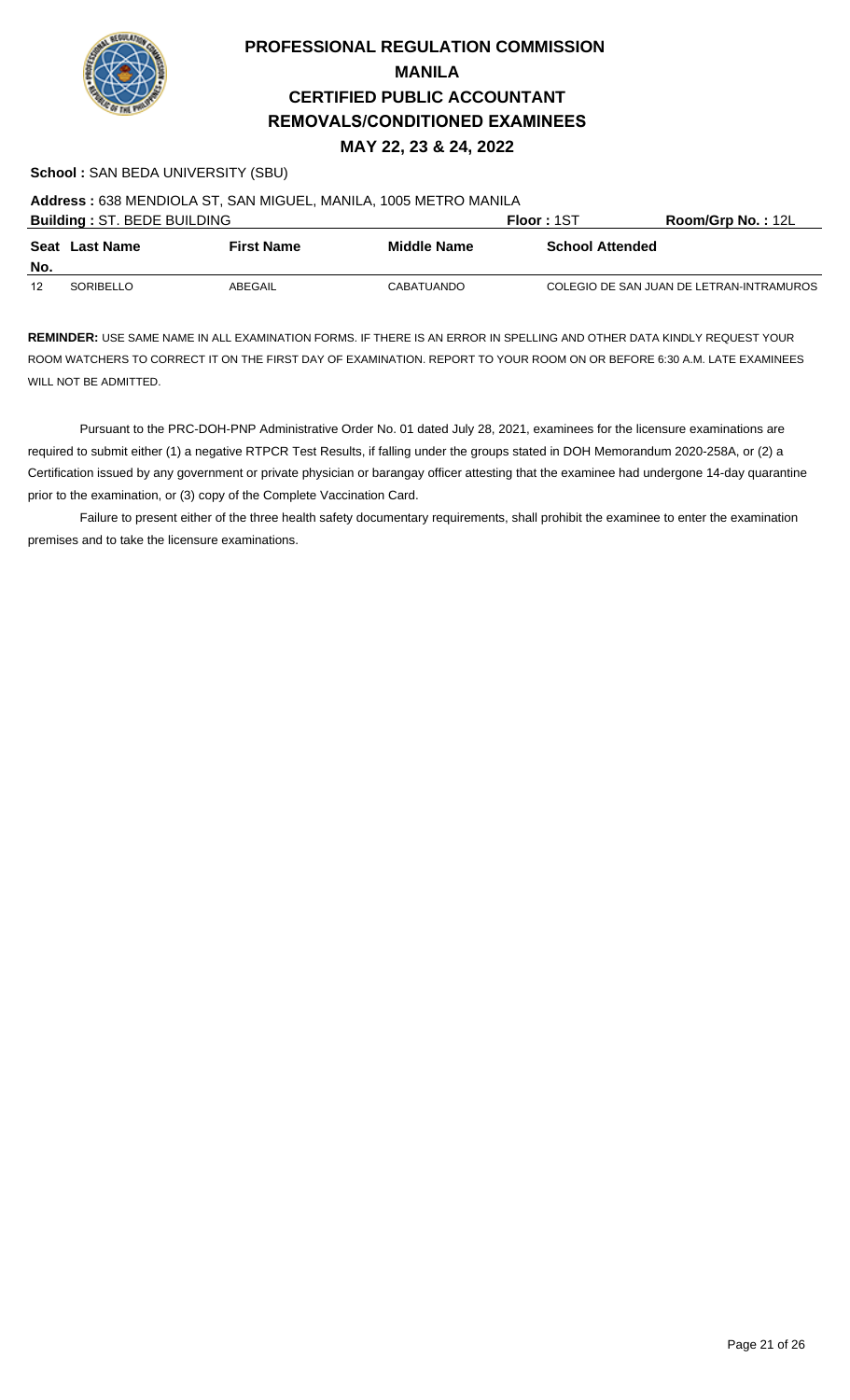

### **School :** SAN BEDA UNIVERSITY (SBU)

**Address :** 638 MENDIOLA ST, SAN MIGUEL, MANILA, 1005 METRO MANILA

| <b>Building: ST. BEDE BUILDING</b> |                |                   |             | Floor: 1ST                                                  | <b>Room/Grp No.: 12M</b> |
|------------------------------------|----------------|-------------------|-------------|-------------------------------------------------------------|--------------------------|
| No.                                | Seat Last Name | <b>First Name</b> | Middle Name | <b>School Attended</b>                                      |                          |
| 12                                 | SOSING         | <b>JOHN PHIL</b>  | ONG         | PHILIPPINE SCHOOL OF BUSINESS<br>ADMINISTRATION-QUEZON CITY |                          |

**REMINDER:** USE SAME NAME IN ALL EXAMINATION FORMS. IF THERE IS AN ERROR IN SPELLING AND OTHER DATA KINDLY REQUEST YOUR ROOM WATCHERS TO CORRECT IT ON THE FIRST DAY OF EXAMINATION. REPORT TO YOUR ROOM ON OR BEFORE 6:30 A.M. LATE EXAMINEES WILL NOT BE ADMITTED.

Pursuant to the PRC-DOH-PNP Administrative Order No. 01 dated July 28, 2021, examinees for the licensure examinations are required to submit either (1) a negative RTPCR Test Results, if falling under the groups stated in DOH Memorandum 2020-258A, or (2) a Certification issued by any government or private physician or barangay officer attesting that the examinee had undergone 14-day quarantine prior to the examination, or (3) copy of the Complete Vaccination Card.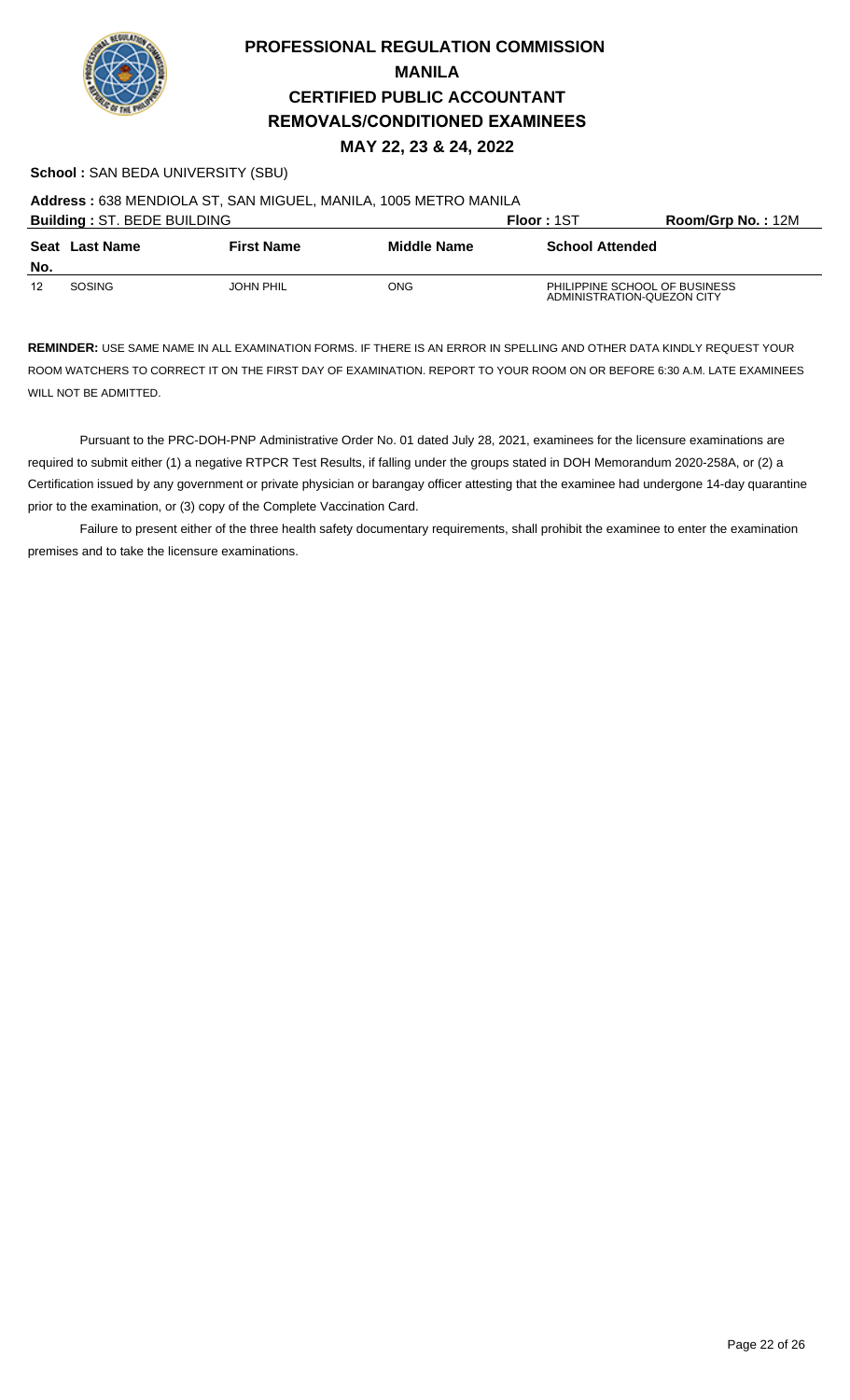

#### **School :** SAN BEDA UNIVERSITY (SBU)

**Address :** 638 MENDIOLA ST, SAN MIGUEL, MANILA, 1005 METRO MANILA

| <b>Building: ST. BEDE BUILDING</b> |                |                   |                    | Floor: 1ST                | Room/Grp No.: $12Q$ |
|------------------------------------|----------------|-------------------|--------------------|---------------------------|---------------------|
| No.                                | Seat Last Name | <b>First Name</b> | <b>Middle Name</b> | <b>School Attended</b>    |                     |
| 12                                 | <b>SUNGLAO</b> | KATHLEEN ZYRAH    | <b>FIDEL</b>       | UNIVERSITY OF SANTO TOMAS |                     |

**REMINDER:** USE SAME NAME IN ALL EXAMINATION FORMS. IF THERE IS AN ERROR IN SPELLING AND OTHER DATA KINDLY REQUEST YOUR ROOM WATCHERS TO CORRECT IT ON THE FIRST DAY OF EXAMINATION. REPORT TO YOUR ROOM ON OR BEFORE 6:30 A.M. LATE EXAMINEES WILL NOT BE ADMITTED.

Pursuant to the PRC-DOH-PNP Administrative Order No. 01 dated July 28, 2021, examinees for the licensure examinations are required to submit either (1) a negative RTPCR Test Results, if falling under the groups stated in DOH Memorandum 2020-258A, or (2) a Certification issued by any government or private physician or barangay officer attesting that the examinee had undergone 14-day quarantine prior to the examination, or (3) copy of the Complete Vaccination Card.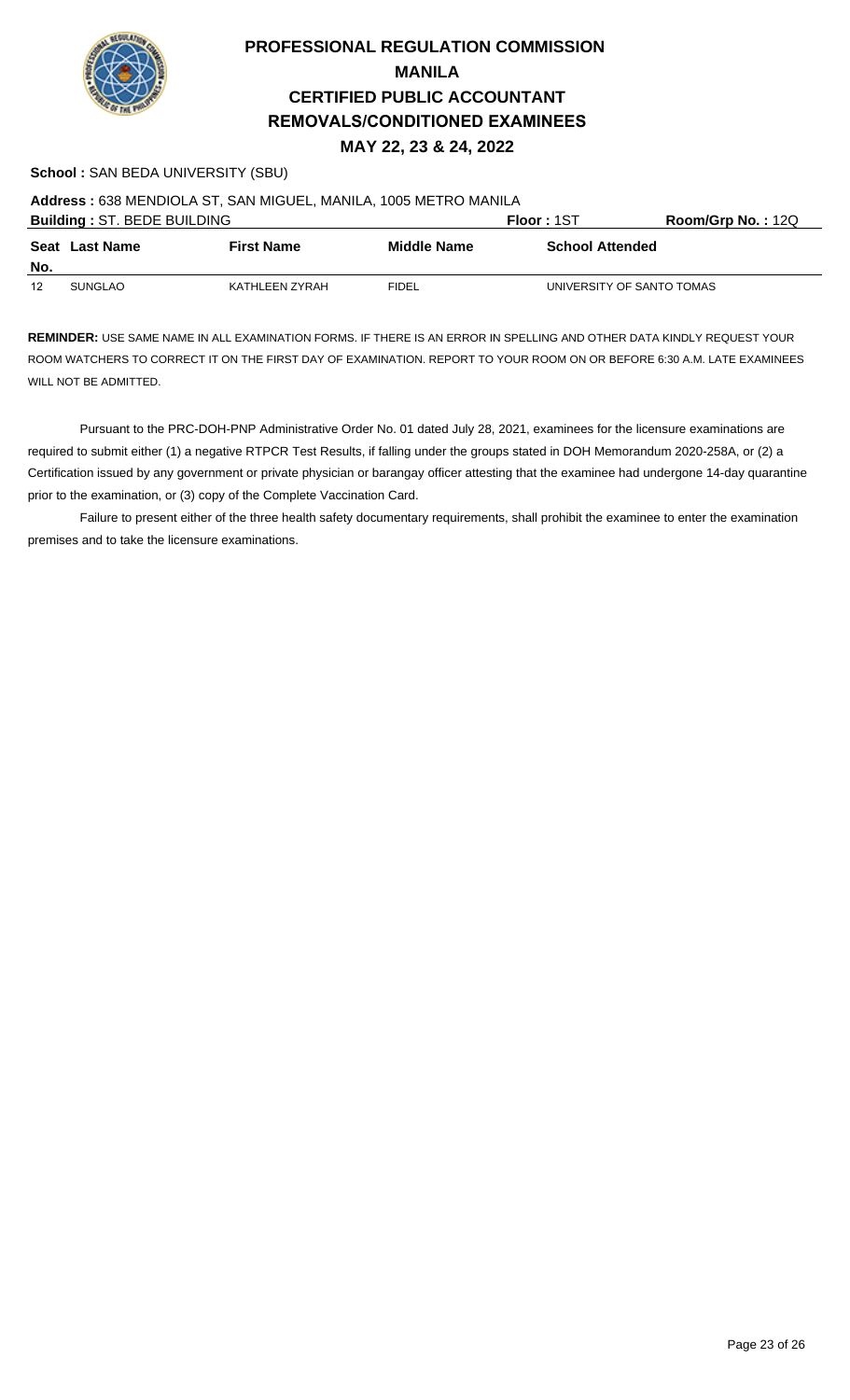

### **School :** SAN BEDA UNIVERSITY (SBU)

**Address :** 638 MENDIOLA ST, SAN MIGUEL, MANILA, 1005 METRO MANILA

| <b>Building: ST. BEDE BUILDING</b> |                |                   |             | Floor: 1ST                                             | Room/Grp No.: 12R |
|------------------------------------|----------------|-------------------|-------------|--------------------------------------------------------|-------------------|
| No.                                | Seat Last Name | <b>First Name</b> | Middle Name | <b>School Attended</b>                                 |                   |
| 12                                 | TAN            | PATRICIA JIA      | DELA CRUZ   | PHILIPPINE SCHOOL OF BUSINESS<br>ADMINISTRATION-MANILA |                   |

**REMINDER:** USE SAME NAME IN ALL EXAMINATION FORMS. IF THERE IS AN ERROR IN SPELLING AND OTHER DATA KINDLY REQUEST YOUR ROOM WATCHERS TO CORRECT IT ON THE FIRST DAY OF EXAMINATION. REPORT TO YOUR ROOM ON OR BEFORE 6:30 A.M. LATE EXAMINEES WILL NOT BE ADMITTED.

Pursuant to the PRC-DOH-PNP Administrative Order No. 01 dated July 28, 2021, examinees for the licensure examinations are required to submit either (1) a negative RTPCR Test Results, if falling under the groups stated in DOH Memorandum 2020-258A, or (2) a Certification issued by any government or private physician or barangay officer attesting that the examinee had undergone 14-day quarantine prior to the examination, or (3) copy of the Complete Vaccination Card.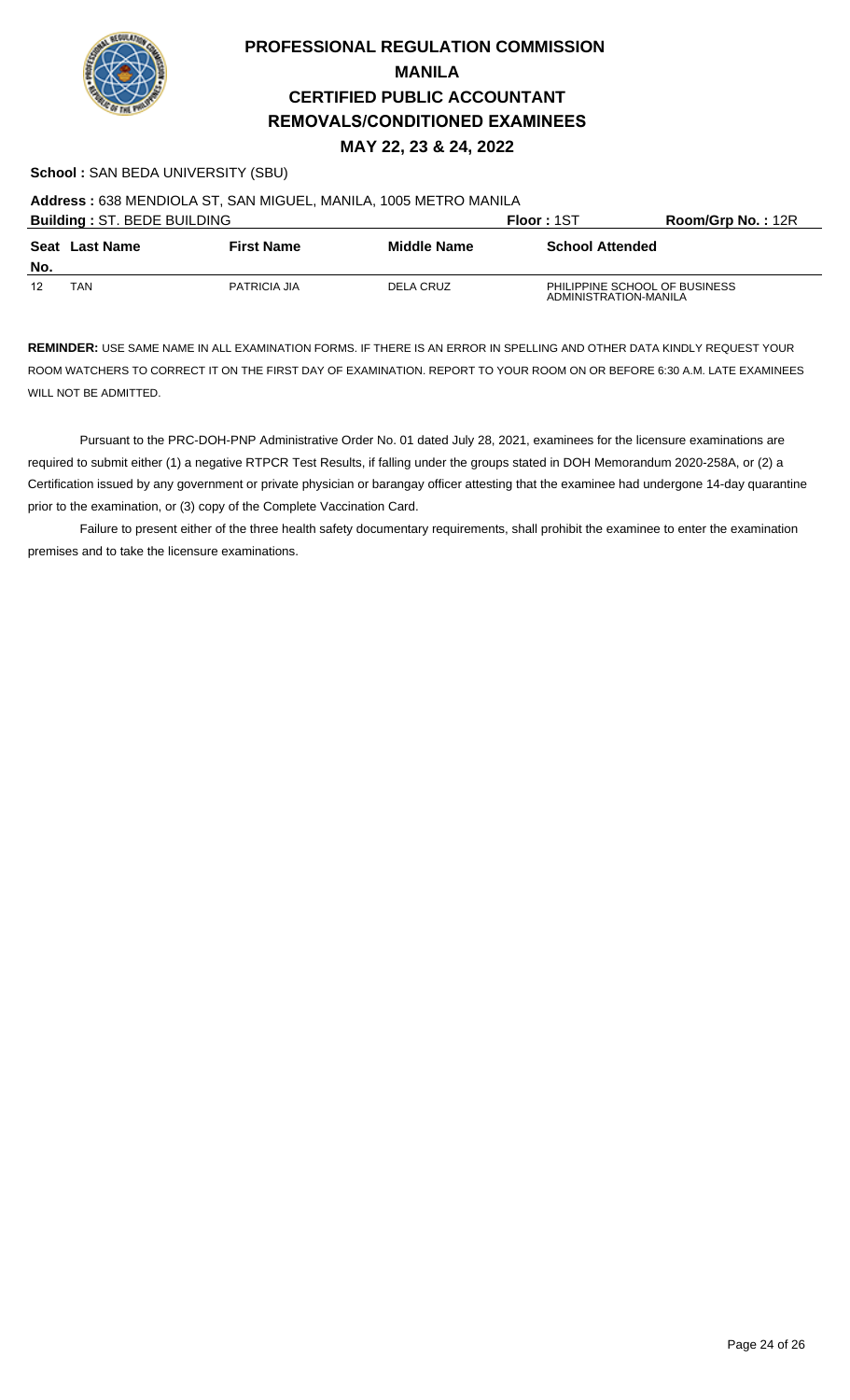

### **School :** SAN BEDA UNIVERSITY (SBU)

**Address :** 638 MENDIOLA ST, SAN MIGUEL, MANILA, 1005 METRO MANILA

|     | <b>Building: ST. BEDE BUILDING</b> |                   |                    | <b>Floor: 1ST</b>       | Room/Grp No.: 13B |
|-----|------------------------------------|-------------------|--------------------|-------------------------|-------------------|
| No. | <b>Seat Last Name</b>              | <b>First Name</b> | <b>Middle Name</b> | <b>School Attended</b>  |                   |
| 12  | UGALI                              | CHRISTIAN RALPH   | DUGURAN            | CHIANG KAI SHEK COLLEGE |                   |

**REMINDER:** USE SAME NAME IN ALL EXAMINATION FORMS. IF THERE IS AN ERROR IN SPELLING AND OTHER DATA KINDLY REQUEST YOUR ROOM WATCHERS TO CORRECT IT ON THE FIRST DAY OF EXAMINATION. REPORT TO YOUR ROOM ON OR BEFORE 6:30 A.M. LATE EXAMINEES WILL NOT BE ADMITTED.

Pursuant to the PRC-DOH-PNP Administrative Order No. 01 dated July 28, 2021, examinees for the licensure examinations are required to submit either (1) a negative RTPCR Test Results, if falling under the groups stated in DOH Memorandum 2020-258A, or (2) a Certification issued by any government or private physician or barangay officer attesting that the examinee had undergone 14-day quarantine prior to the examination, or (3) copy of the Complete Vaccination Card.